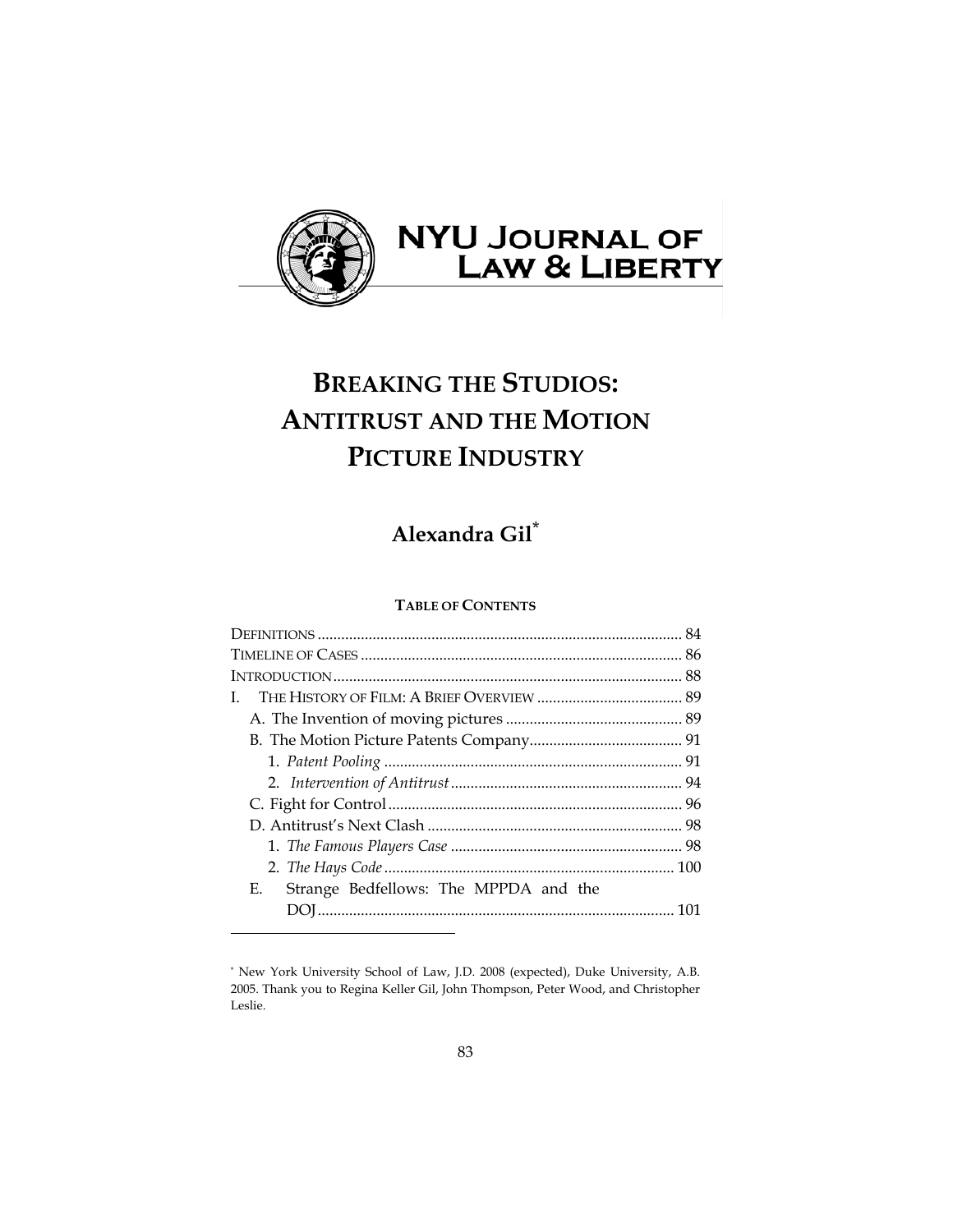#### 84 *N.Y.U. Journal of Law & Liberty* [Vol. 3:83

| 3. Court's Remedy: Competitive Bidding System 113 |  |
|---------------------------------------------------|--|
|                                                   |  |
|                                                   |  |
|                                                   |  |
|                                                   |  |

# **DEFINITIONS1**

**Blind***-***selling** – A practice whereby a distributor licenses a feature picture before the exhibitor is afforded an opportunity to view it.

**Block***-***booking** – The practice of licensing, or offering for license, one feature, or group of features, upon condition that the exhibitor shall also license another feature or group of features released by the distributor during a given period.

**Circuit** – A group of more than five theatres controlled by the same person or a group of more than five theatres which combine through a common agent in licensing films.

**Clearance** – The period of time, usually stipulated in license contracts, which must elapse between runs of the same picture within a particular area or in specified theatres.

**Exchange District** – An area in which an office is maintained by a distributor for the purpose of soliciting license agreements for the exhibition of its pictures in theatres situ-

<sup>1</sup> United States v. Paramount Pictures, Inc., 66 F. Supp. 323 (S.D.N.Y. 1946); United States v. Paramount Pictures, Inc., 334 U.S. 131 (1948).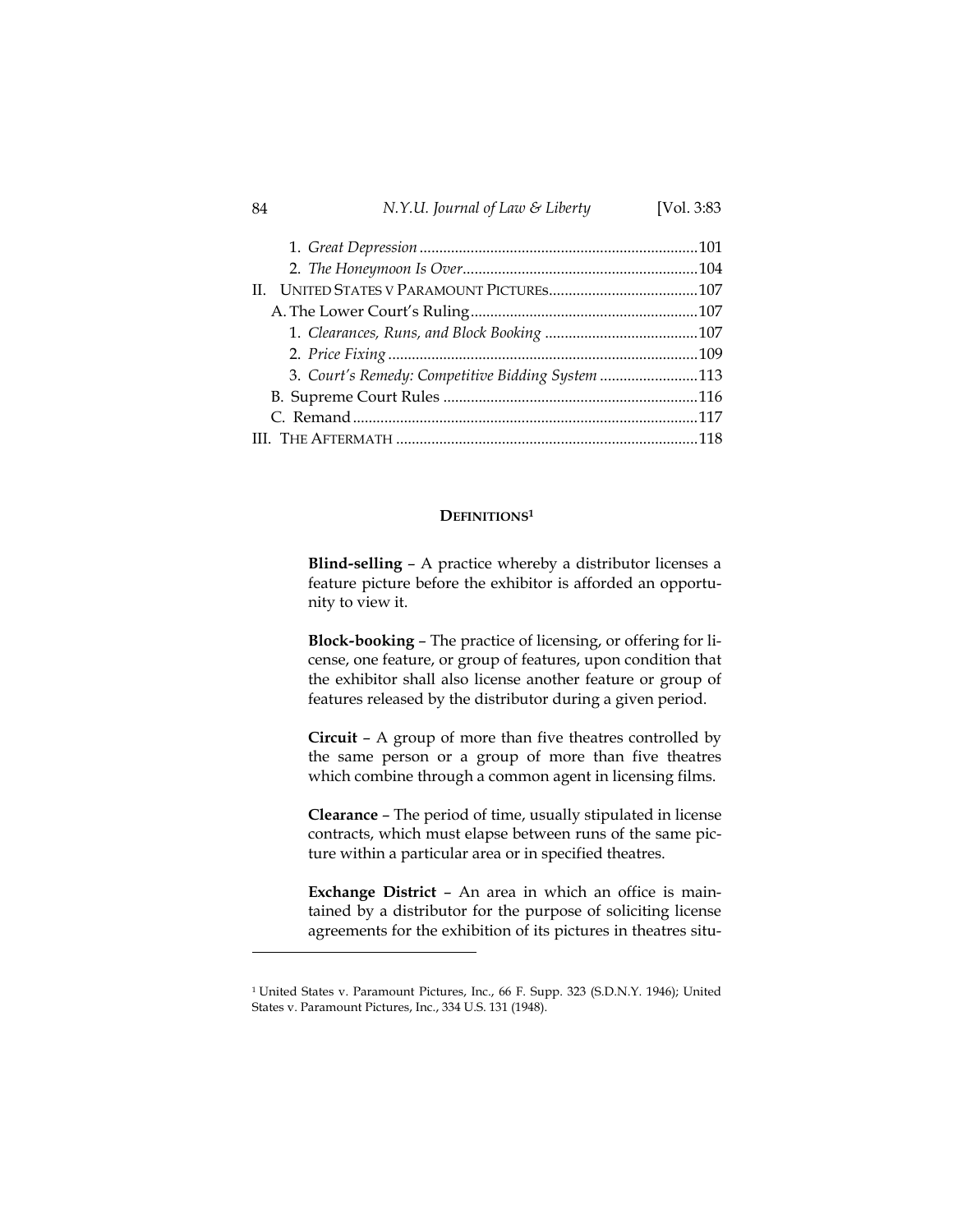ated throughout the territory served by the exchange and for the physical distribution of such films throughout this territory.

**Feature** – Any motion picture, regardless of topic, the length of the film of which is in excess of 4,000 feet.

**Franchise** – A licensing agreement, or series of licensing agreements, entered into as part of the same transaction, in effect for more than one motion picture season and covering the exhibition of pictures released by one distributor during the entire period of the agreement.

**Independent** – A producer, distributor, or exhibitor, as the context requires, which is not a defendant in this action or a subsidiary or affiliate of a defendant.

**Master Agreement** – A licensing agreement, also known as a 'blanket deal', covering the exhibition of films in a number of theatres, usually comprising a circuit.

**Motion Picture Season** – A one-year period beginning about September 1 of each year.

**Moveover** – The privilege given a licensee to move a picture from one theatre to another as a continuation of the run at the licensee's first theatre.

**Pooling Agreement** – Whereby normally competitive theatres were operated as a unit, or managed by a joint committee or by one of the exhibitors, the profits being shared according to prearranged percentages.

**Road***-***show** – A public exhibition of a motion picture in a limited number of theatres, in advance of its general release, at admission prices higher than those customarily charged in first-run theatres in the areas where they are located.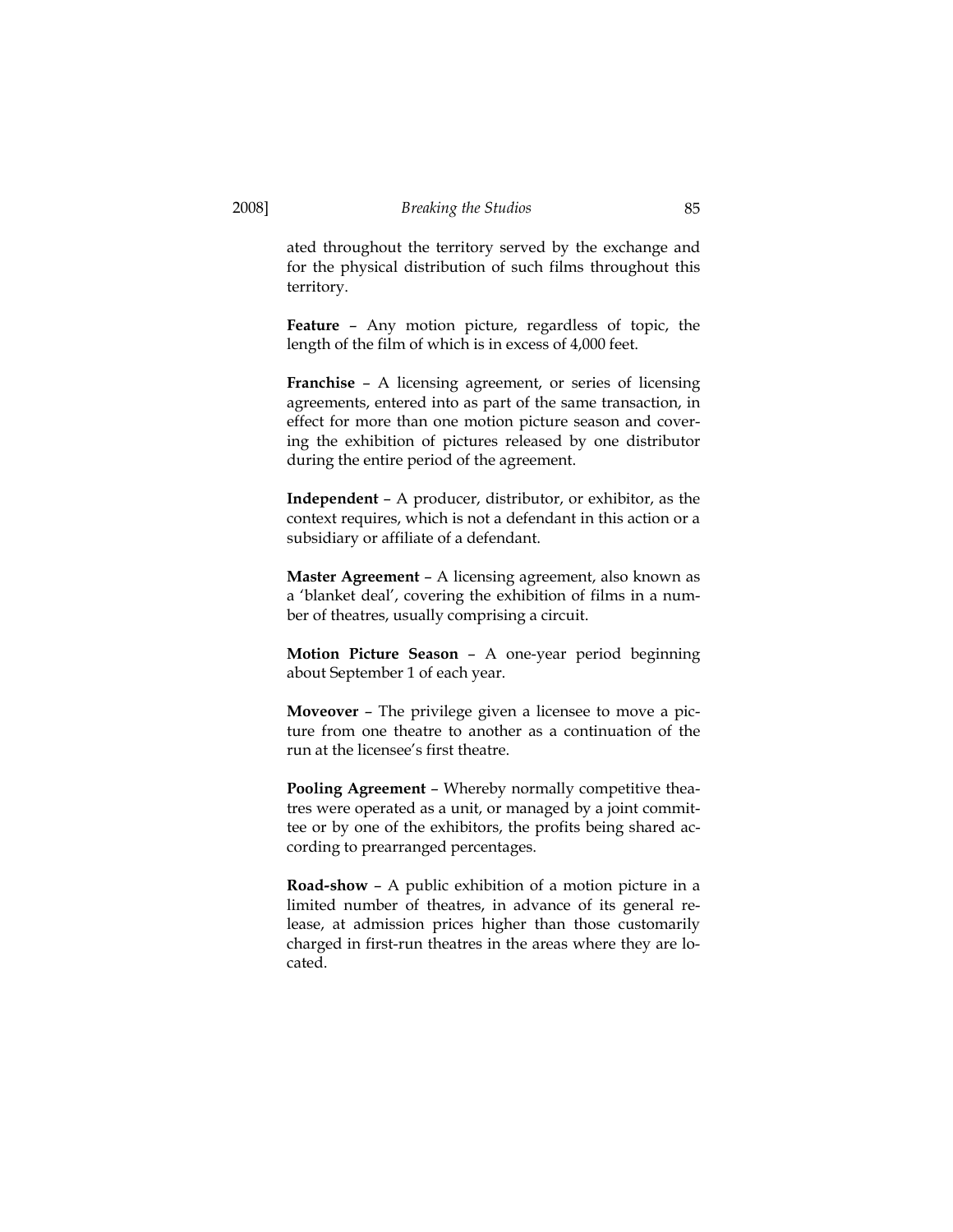**Runs** – The successive exhibitions of a motion picture in a given area, first-run being the first exhibition in that area, second-run being the next subsequent, and so on.

**Trade***-***showing** – A private exhibition of a film prior to its release for public exhibition, as required by Section III of the consent decree.

**Underage and Overage** – The practice of using excess film rental earned in one circuit theatre to fulfill a rental commitment defaulted by another.

# **TIMELINE OF CASES**

| 1910          | Motion Picture Patents Company v.<br>Laemmle; Motion Picture Patents Com-<br>pany v. Pantograph; Motion Picture Patents<br>Company v. Ullman<br>Refusing to allow antitrust as a defense to pat-<br>ent infringement |
|---------------|----------------------------------------------------------------------------------------------------------------------------------------------------------------------------------------------------------------------|
| 1912          | MPPC v. Independent Moving Pictures<br>Questioning the validity of the MPPC's<br>Latham Loop patent                                                                                                                  |
| 1912          | Greater New York Film Rental Company v.<br><b>Motion Picture Patents Company</b><br>Upholding the MPPC's right of refusal to deal                                                                                    |
| August, 1912  | DOJ begins proceedings against MPPC                                                                                                                                                                                  |
| January, 1915 | Mutual Film Corporation v. Industrial<br>Commission of Ohio<br>Refusing to extend first amendment protection<br>to motion pictures                                                                                   |
| 1915          | United States v. MPPC                                                                                                                                                                                                |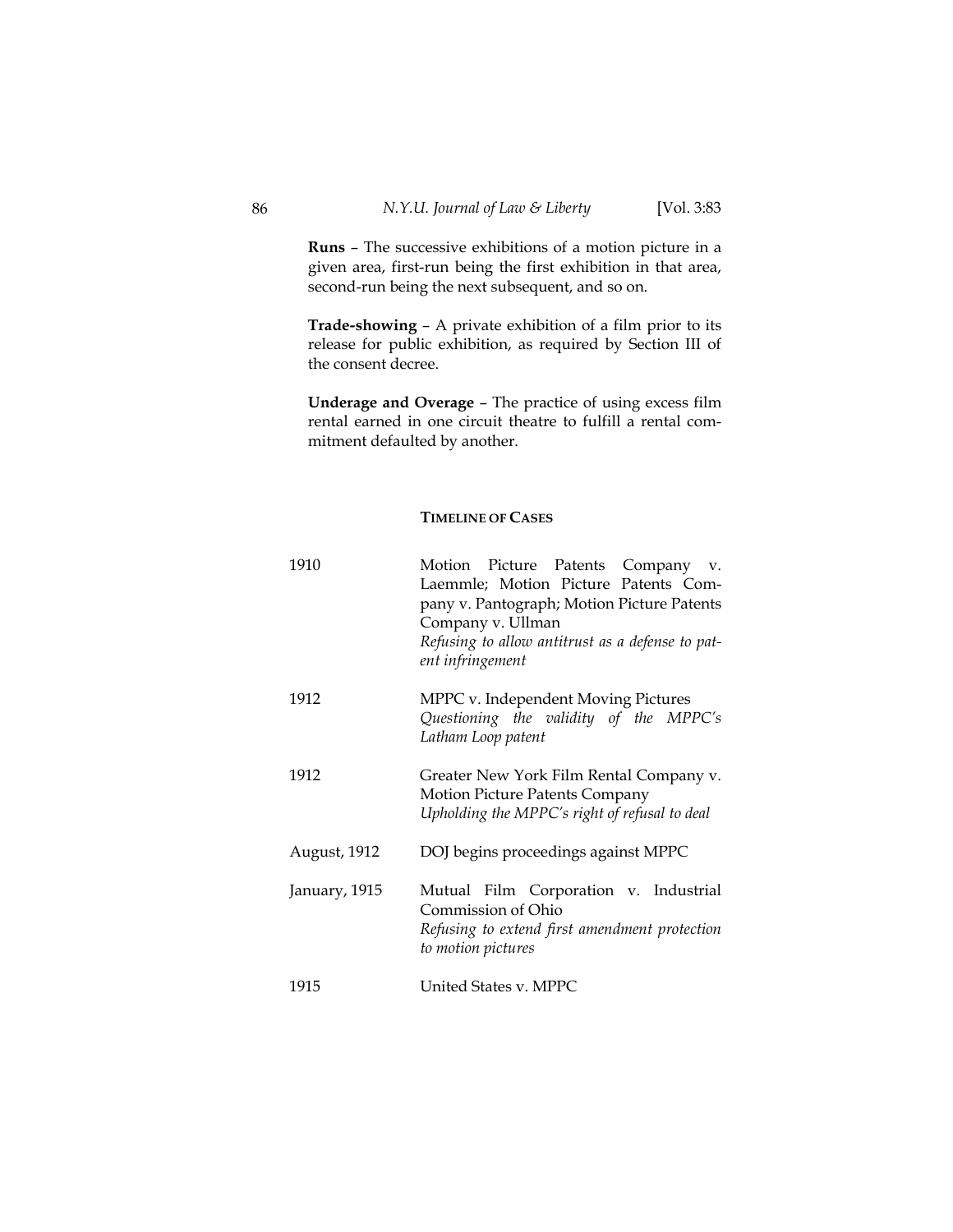| 2008] | <b>Breaking the Studios</b>                                                                                                 | 87 |
|-------|-----------------------------------------------------------------------------------------------------------------------------|----|
|       | Result of DOJ's attack on MPPC                                                                                              |    |
| 1918  | United States v. MPPC<br>Supreme Court: MPPC is in violation of §1 of<br>the Sherman Act                                    |    |
| 1921  | FTC begins proceedings against Famous<br>Players-Lasky                                                                      |    |
| 1927  | FTC v. Famous Players-Lasky<br>Result of FTC's inquiry: Famous Players is vio-<br>lating the Sherman Act                    |    |
| 1931  | Sono Art World Wide Pictures v. Lando<br>Upholding minimum admission price clause in<br>contract                            |    |
| 1932  | FTC v. Paramount Famous-Lasky<br>Refusing to uphold ruling against Paramount                                                |    |
| 1934  | Rembusch v. MPPDA<br>No antitrust remedy for independent exhibitors<br>against chains                                       |    |
| 1935  | Glass v. Hoblitzelle<br>Upholding minimum pricing and system of<br>runs                                                     |    |
| 1936  | Shubert Theatre Players v. MGM<br>Recognizing importance of clearance; uniform-<br>ity not enough to show concert of action |    |
| 1938  | DOJ begins proceedings against 8 Para-<br>mount defendants                                                                  |    |
| 1940  | Consent decree signed by 5 "major" defen-<br>dants                                                                          |    |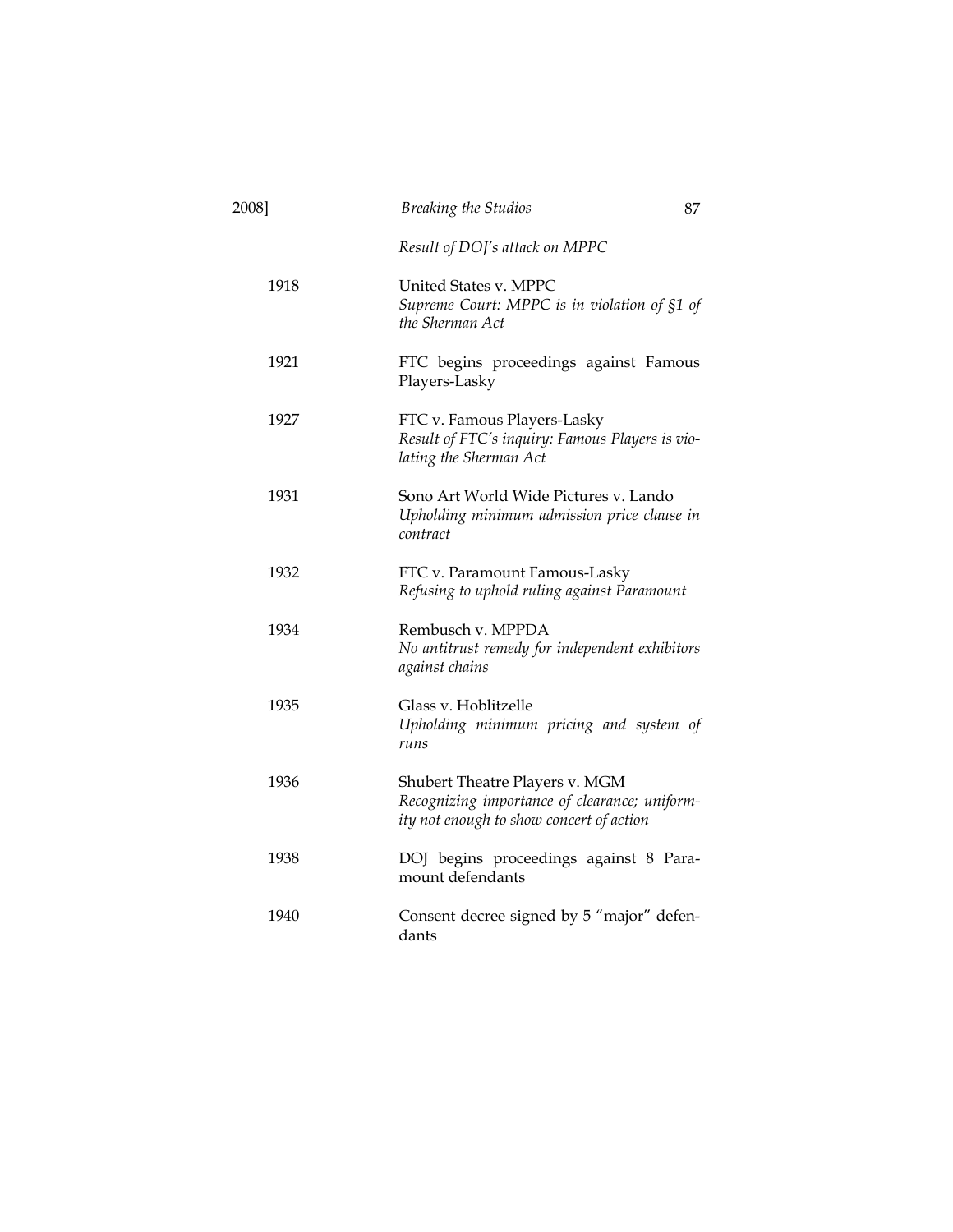| 88 |                | N.Y.U. Journal of Law & Liberty<br>[Vol. 3:83]                                                           |
|----|----------------|----------------------------------------------------------------------------------------------------------|
|    | 1942           | Consent decree expires                                                                                   |
|    | 1944           | DOJ renews proceedings against 8 Para-<br>mount defendants                                               |
|    | June 11, 1946  | District Court ruling in United States v.<br><b>Paramount Pictures</b>                                   |
|    | June 14, 1946  | Hughes Tool Co. v. MPAA<br>MPAA is not an illegal combination under §1                                   |
|    | December, 1946 | District Court's consent decree and com-<br>petitive bidding system                                      |
|    | May, 1948      | Supreme Court ruling in US v. Paramount                                                                  |
|    | November, 1948 | RKO signs divorcement agreement                                                                          |
|    | February, 1949 | Paramount enters into divorcement decree                                                                 |
|    | July, 1949     | Lower Court ruling on remand in US v.<br>Paramount                                                       |
|    | 1952           | Joseph Burstyn v. Wilson<br>Extending first amendment protection to mo-<br>tion pictures                 |
|    | 1982           | United States v. Paramount Pictures<br>Allowing Loew's to re-enter production after a<br>30 year absence |

# **INTRODUCTION**

Filmmakers and lawyers tend to disagree about many aspects of Hollywood history. Did New York producers flee to California to escape the raging flu epidemic of 1918 or were they seeking a location close to the border so they could hide in Mexico if Thomas Edison found out they were infringing his patents? Was the 1930 Motion Picture Production Code, or Hays Code, the beginning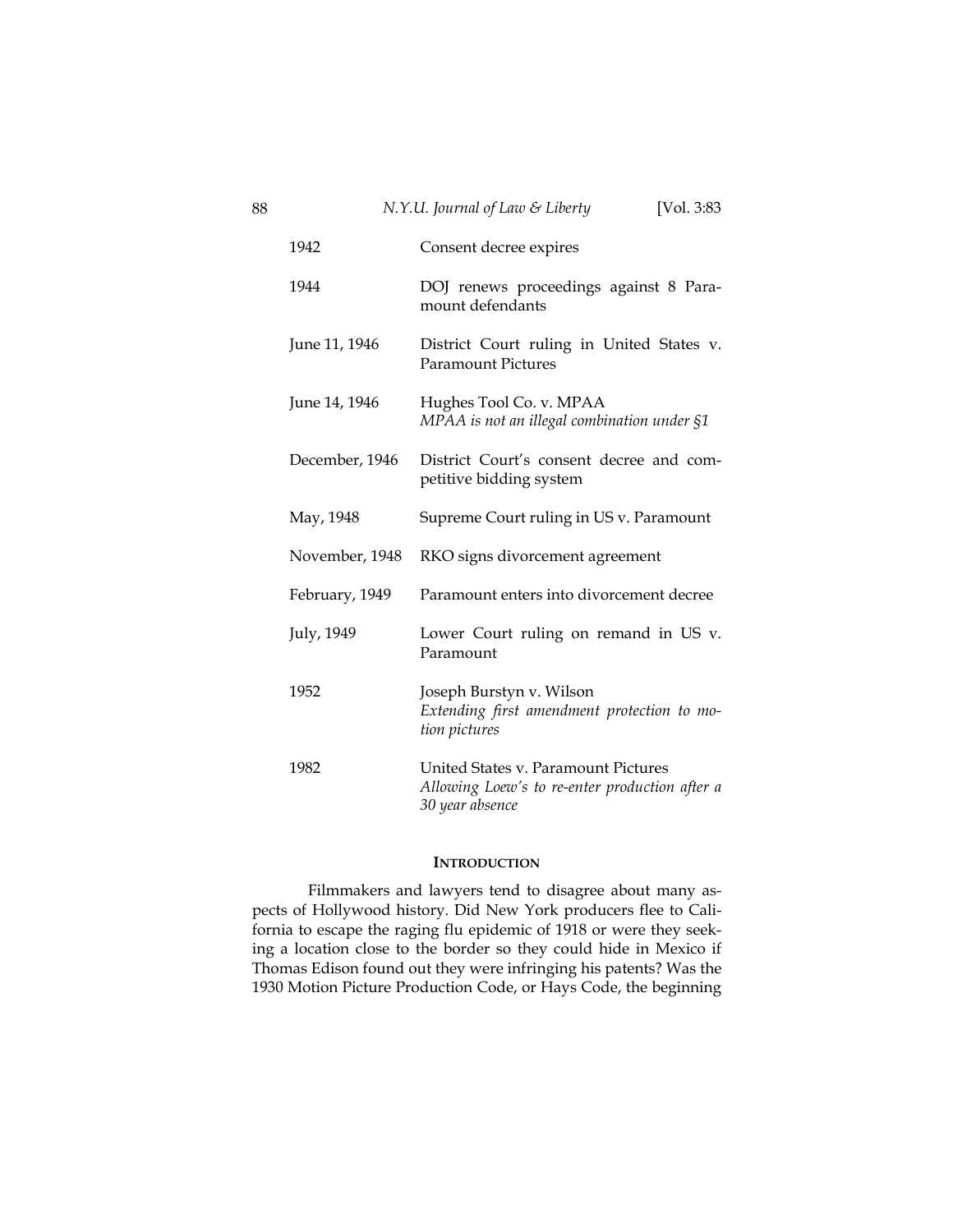of the Golden Age of Hollywood or one in a long series of Hollywood antitrust violations? Perhaps the most contentious of these disagreements between lawyers and filmmakers is the outcome of *United States v. Paramount Pictures* and its subsequent effects on the film industry.

Hollywood was unique from many other industries because its beginnings coincided with the introduction of antitrust law, leading to many interactions between the fledgling industry and the nascent body of law. Because of the novelty of antitrust law, movie producers were eager to involve antitrust in their daily lives to solve conflicts with their competitors. Likewise, the Department of Justice and Federal Trade Commission paid a great deal of attention to Hollywood which, although a highly visible industry, never had a major financial impact on the United States beyond the market for recreational spending. These early interactions with antitrust law played a large part in shaping the film industry, which today constitutes a significant percentage of the United States' economy. Many early antitrust cases are still relevant in defining the way Hollywood does business, more than eighty years later.

Part I will discuss the history of the American film industry and its early clashes with antitrust law. Part II will address the specific holdings of the New York District Court and the Supreme Court in *United States v. Paramount Pictures*. Part III will look at the consequences of the *Paramount* decision, as well as some of Hollywood's later battles with antitrust law. Although factors other than antitrust law's intervention contributed to the downfall of Hollywood's successful studio system, no other individual factor was as significant in shaping the industry.

#### **I. THE HISTORY OF FILM: A BRIEF OVERVIEW**

#### A. THE INVENTION OF MOVING PICTURES

Although devices like Zoetropes and Praxinoscopes, which simulated moving images, had been in wide circulation for many years, the American film industry did not really take shape until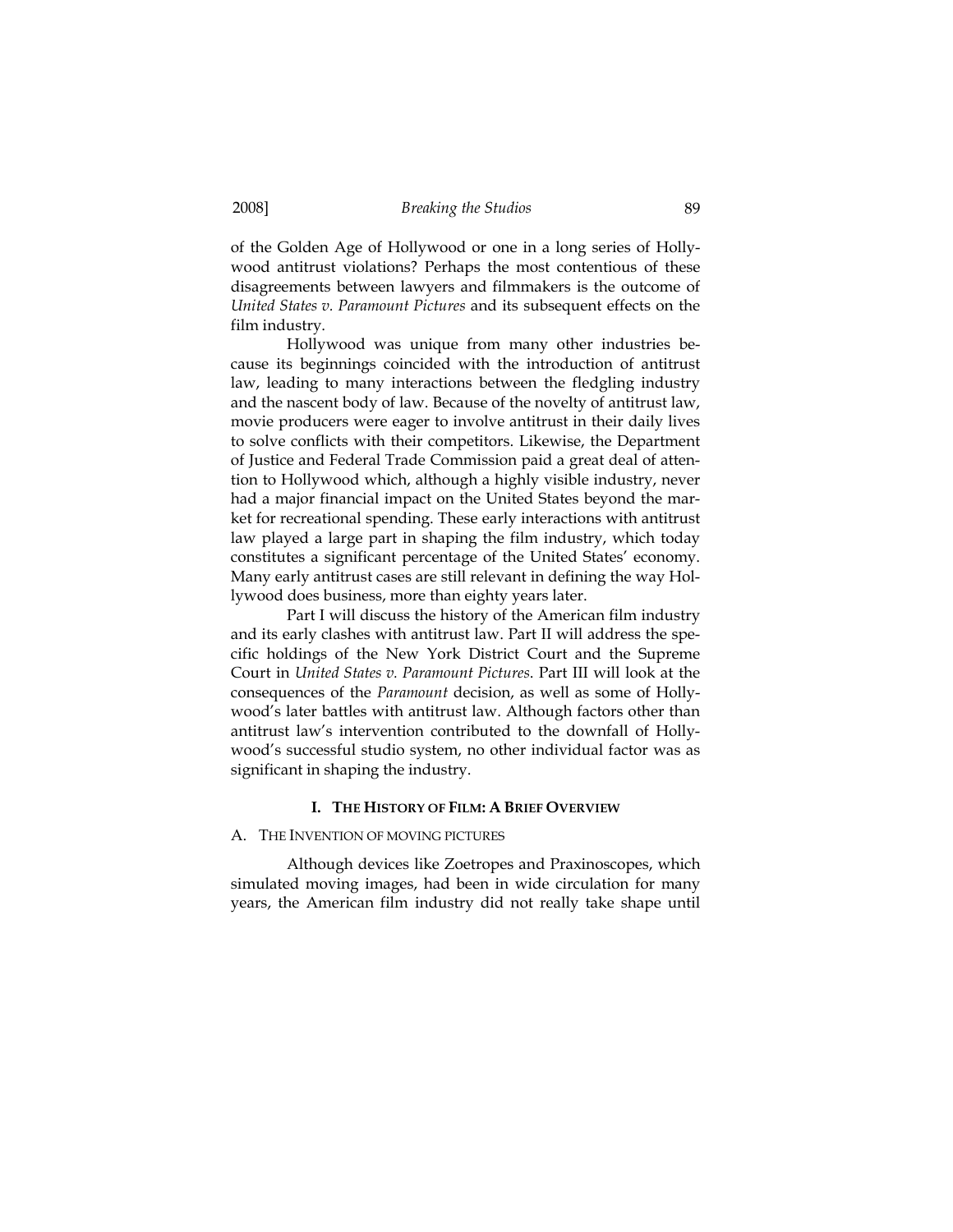Thomas Edison entered the field in 1888. 2 "I am experimenting upon an instrument which does for the Eye what the phonograph does for the Ear, which is the recording and reproduction of things in motion," Edison announced in a patent caveat that year.3 Edison's Kinetograph did just that. The Kinetograph utilized the principles of still photography, but took pictures at such a rapid speed that, when played on Edison's Kinetoscope, the images appeared to be moving.

As early as 1896, there was public demand for censorship of moving pictures. Like many other aspects of the motion picture industry's early years, this too can be traced back to Thomas Edison. Edison's twenty-second *The Kiss (1896)* was met with hearty criticism of its risqué subject matter. Depicting a man and a woman talking to each other cheek to cheek for about 18 seconds, followed by a kiss, the film was a staged reenactment of a scene from a then popular Broadway comedy, *The Widow Jones*, and was Edison's most popular film. According to Edison's film catalog, "They get ready to kiss, begin to kiss, and kiss and kiss and kiss in a way that brings down the house every time."4 Despite its crowd pleasing effects, *The Kiss* was seen by some to be an immoral depiction of a man and woman kissing.

During this period, ownership of patent rights to new motion picture technology was enough to vest Edison with a virtual monopoly over the industry. His Kinetograph did not remain the only motion picture device for very long, with audiences seeking longer films and new film delivery methods, but Edison's quick thinking allowed him to maintain his control over the industry. Although he was uneasy about the prospect of changing over from single-viewer Kinetoscopes, which had been incredibly profitable, to a method of screening films for larger audiences, Edison did not want to be left out of a new market. In 1895, the Edison Manufacturing Company acquired the rights to a new motion picture projec-

<sup>2</sup> *See generally* CHARLES MUSSER, THOMAS A. EDISON AND HIS KINETOGRAPHIC MOTION PICTURES (1995); CHARLES MUSSER, BEFORE THE NICKELODEON: EDWIN S. PORTER AND THE EDISON MANUFACTURING COMPANY (1991).<br><sup>3</sup> U.S. Patent Caveat No. 110 (filed Oct. 17, 1888).

Library of Congress American Memories Collection, http://hdl.loc.gov/loc.mbrsmi/edmp.4038 (last visited Jan. 18, 2008) (the original film can also be found archived at this link).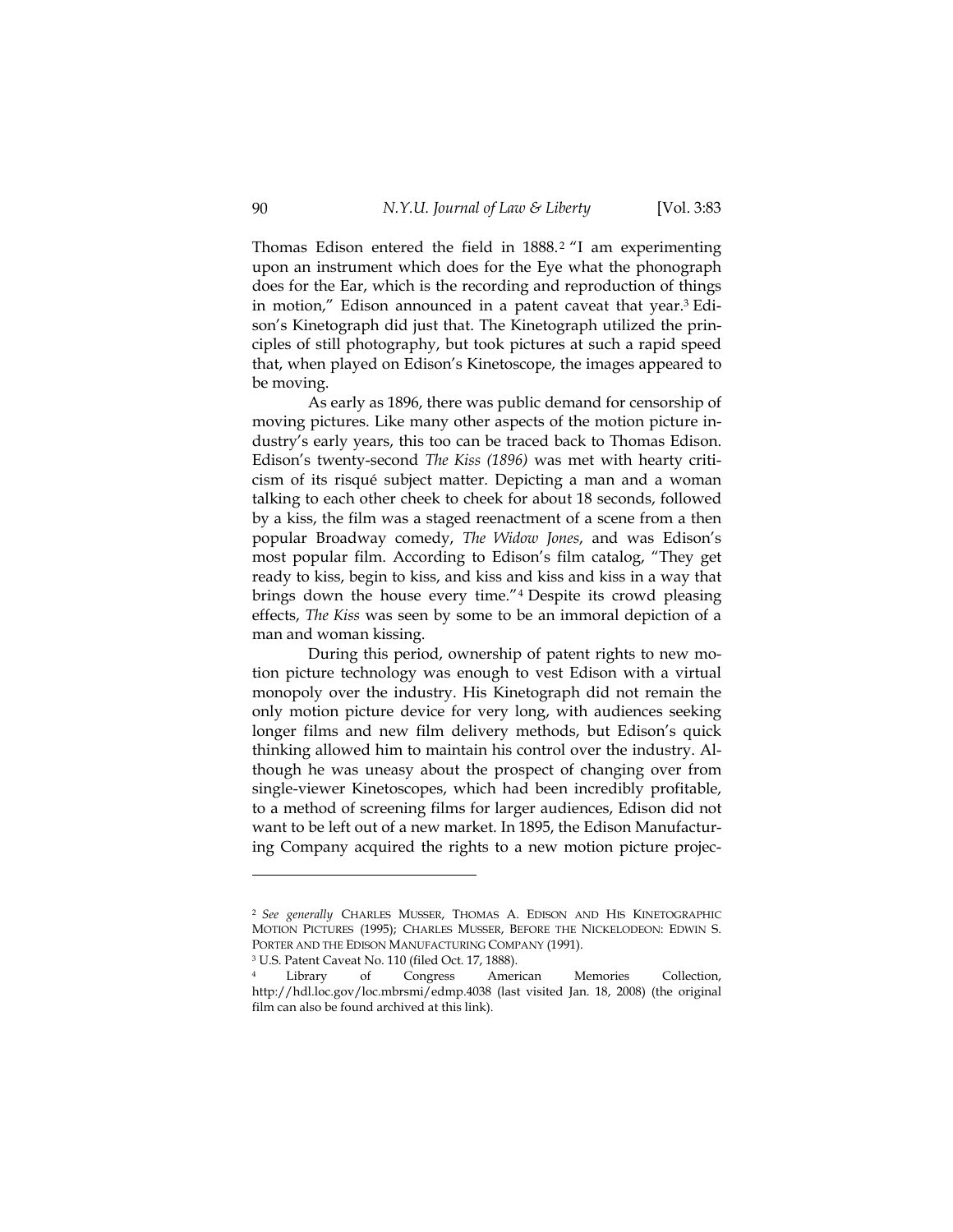tion device, the Phantascope. This new device was quickly renamed the Vitascope and marketed as an Edison invention. Soon, however, other companies developed their own film projection systems and began to compete with Edison. To prevent other companies from simply copying his films and selling them as new products, Edison began to copyright his productions.

Audiences soon tired of the novelty of the first moving pictures, which were simply representations of real life: famous people, events, natural disasters, etc. Such films were generally shown in vaudeville houses, preceding the main attraction or playing as the audience left the theater. Following the example of French film pioneers Georges Melies and the Lumiere brothers, Auguste and Louis, Thomas Edison began to produce narrative films. The first American film, *The Great Train Robbery (1903)*, was a rousing success, prompting Edison to create a film studio in New Jersey, and other entrepreneurs to enter the motion picture business.

Within the decade, nickelodeons sprang up across the United States, allowing patrons to watch twenty or thirty second films for just five cents.<sup>5</sup> By 1905, nickelodeons were being simultaneously hailed as "theatre democratized," and criticized for corrupting children. The early "Kinetoscope parlors" were generally converted store-fronts supplied by the Edison Manufacturing Company with viewing devices and hundreds of feet of film. Many films were still representations of real life, but had gained new appeal due to higher production values. Rather than a single static shot lasting twenty or thirty seconds, improved technology allowed Edison and other filmmakers to edit films, even utilizing trick photography to create special effects. In addition, fictional films became tremendously popular in nickelodeons.

#### B. THE MOTION PICTURE PATENTS COMPANY

*1. Patent Pooling* 

-

In 1908, to quell the rising patent disputes among owners of different motion picture technologies, Edison and nine other film

<sup>5</sup> *See generally* DAVID ROBINSON, FROM PEEP SHOW TO PALACE: THE BIRTH OF AMERICAN FILM (1995); DOUGLAS GOMERY, SHARED PLEASURES: A HISTORY OF MOVIE PRESENTATION IN THE UNITED STATES (1992).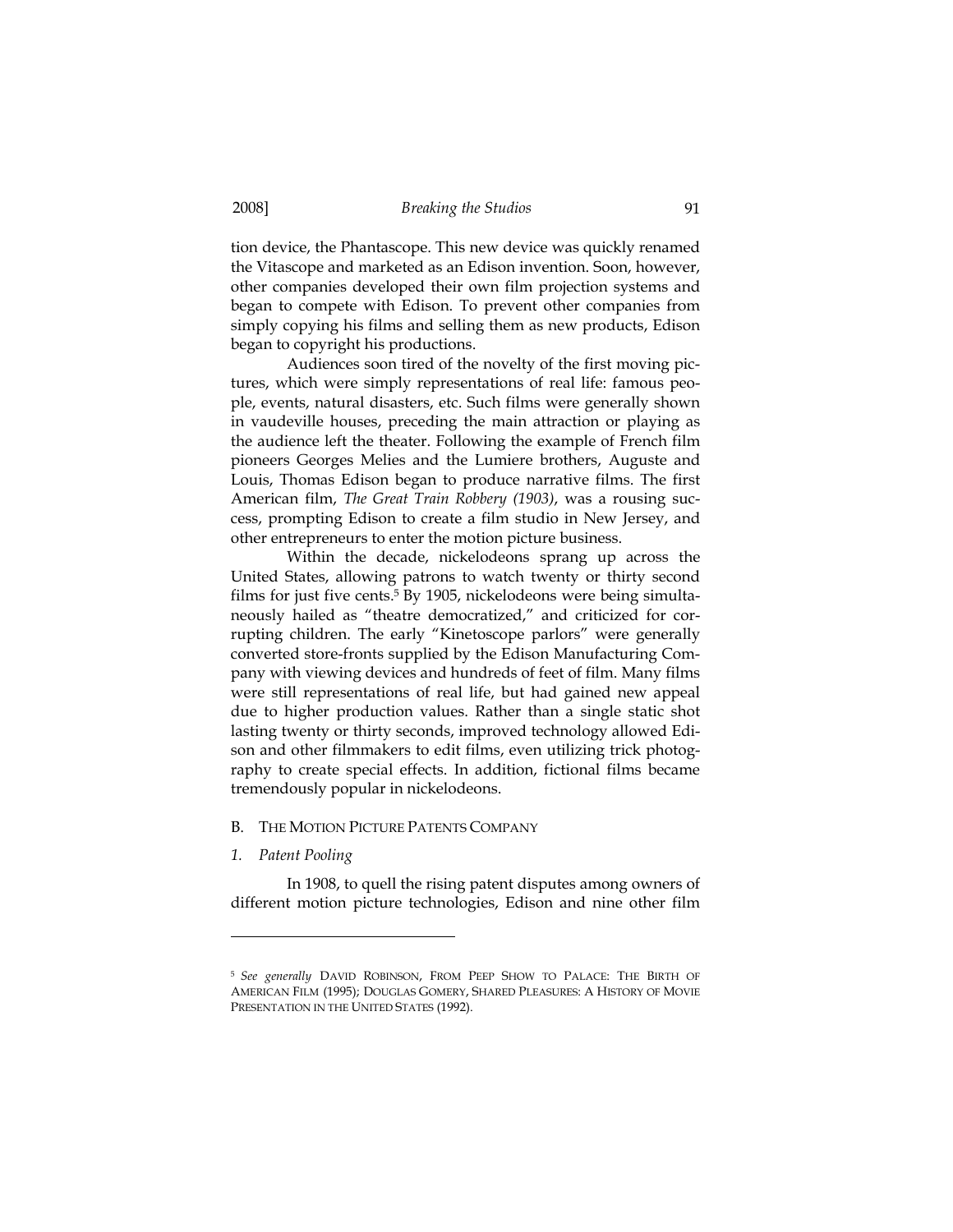patentees formed the Motion Picture Patents Company (MPPC). This new company pooled the patents of the leading film producers, as well as Eastman Kodak, the primary film stock producer at the time. This new company also joined Edison with Biograph, which had been its most direct competitor. The two companies had clashed in Federal court four times between 1904 and 1907 over patent disputes. Though the MPPC was initially seen as a solution to the fights between Edison, Biograph, Selig, Vitagraph, and other patentees who joined the trust, it soon became evident that the MPPC would use any means necessary to retain control over the film industry. With their collective patent rights, the MPPC was able to control nearly all motion picture technology, exacting high license and royalty fees from their competitors for use of cameras, projectors, and film stock.

The MPPC quickly became a force to be reckoned with, frequently and strenuously asserting its patent rights against independent movie producers through litigation. The MPPC also enforced its patent rights through less official channels, refusing film stock and equipment to independents, and often resorting to threats of violence. Beginning in 1909, the MPPC brought patent infringement suits against any competitor not using MPPC-patented film equipment. Between 1909 and 1918, nearly forty of such cases reached Federal court. By this time, Edison and the MPPC had acquired the valuable Latham Loop patent, the technology of which was used in nearly every camera and projector.

What Edison had thought would be a passing fancy had evolved into a full fledged movie industry. Film technology continued to change, with the addition of title cards to help tell stories, and the nascent beginnings of the star system in actress Florence Lawrence. Motion pictures were no longer limited to single-viewer nickelodeons, and could be screened for full theater audiences. Rather than simply being used as opening acts for vaudeville theaters, motion pictures suddenly warranted their own theaters, and permanent motion picture theaters began to open all across the country.

In its early years, the MPPC was responsible for production and distribution of the vast majority of films, either through its member companies or their licensees, but courts refused to allow antitrust claims as a defense to patent infringement for those companies who dared to make films without MPPC approval. In *MPPC*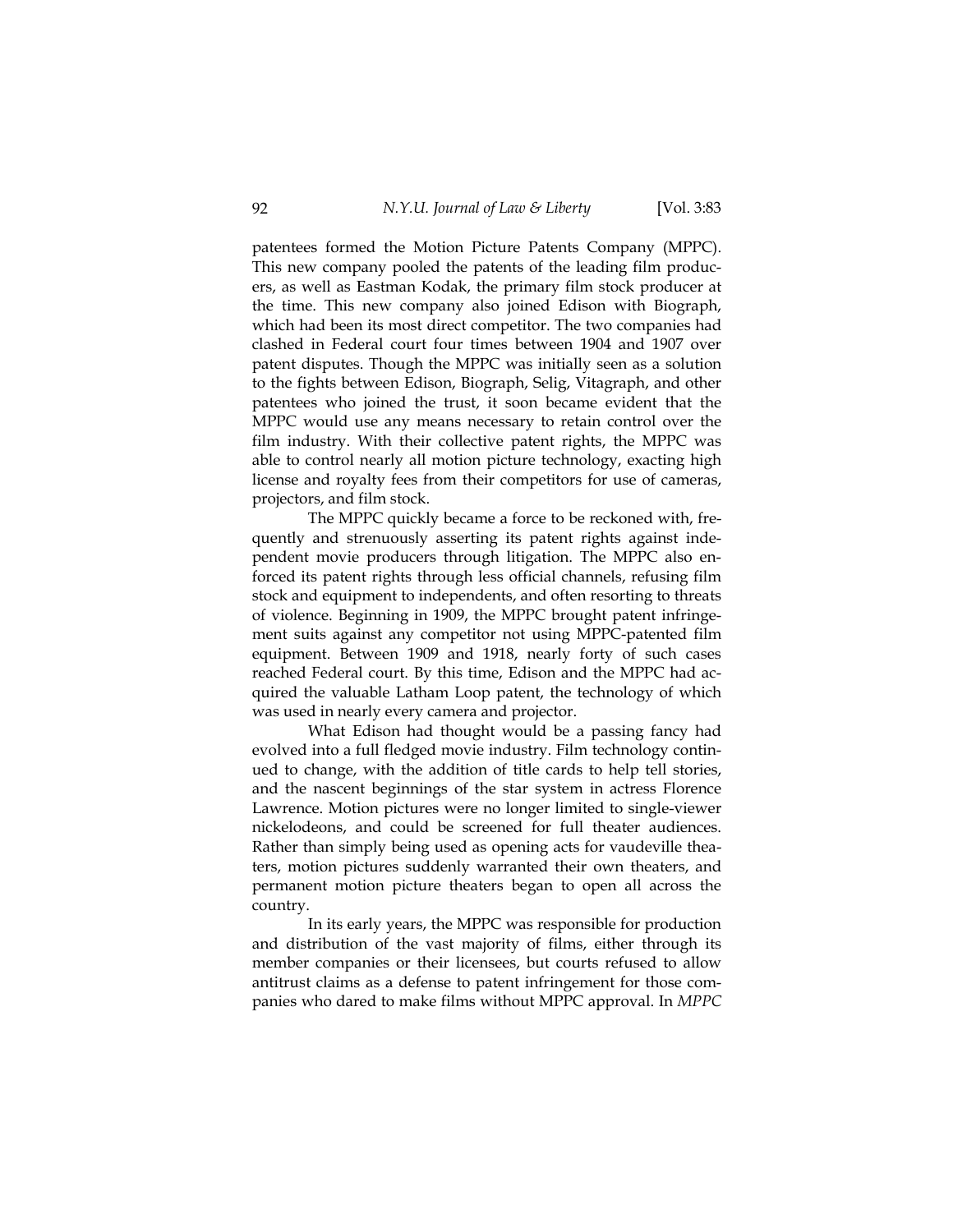*v. Laemmle* and *MPPC v. Pantograph*, both decided in March of 1910, a New York court held that "the charge, if established, that the complainant is itself, or is a member of, a combination in violation of the federal anti-trust statute, is not a defense available in an action for the infringement of a patent, and fails to show a defect in the complainant's title."6 Likewise, in *MPPC v. Ullman*, decided later that year, the court found that antitrust violations could not be a defense to a patent infringement claim because, "[s]uch a suit is not based on contract, but on tort, and, of course, the fact that a man has entered into some illegal contract does not authorize others to injure him with impunity."7 In spite of such rulings, independent producers continued to make use of the MPPC's patented film technology because, as one film historian explains, "fines for patent violation were less than profits from filmmaking."8 In addition, independents relied on the fact that the MPPC would not be able to catch every infringing action, using such methods of subterfuge as keeping non-infringing cameras close at hand to switch if necessary and hiding infringing camera mechanisms inside non-infringing camera shells.9

In 1910, many parties who had been excluded from the MPPC licensing scheme joined with others who had refused to join, acquired cameras abroad and began producing their own films. Ironically, this led to the formation of the Motion Picture Distributing and Sales Company, a distribution conglomerate that began its operations three weeks after the MPPC's own conglomerate, General Film, was created to distribute MPPC films. Although Sales Co. was nominally independent, by virtue of not being a member of the MPPC, its practices were no different from those of the MPPC. Had events proceeded in this manner, Sales Co. and General Film would have gained duopolistic control over film distribution. However, internal disputes prevented producers and distributors from maintaining any organized system of group distribution or production. Instead, by 1912, there were as many truly independent producers

<sup>6</sup> Motion Picture Patents Co. v. Laemmle, 178 F. 104, 105 (S.D.N.Y 1910).

<sup>7</sup> Motion Picture Patents Co. v. Ullman, 186 F. 174, 175 (S.D.N.Y. 1910).

<sup>8</sup> Janet Staiger, *Combination and Litigation: Structures of U.S. Film Distribution, 1896- 1917*, CINEMA J., Winter 1984, at 41, 55.

<sup>9</sup> *Id.*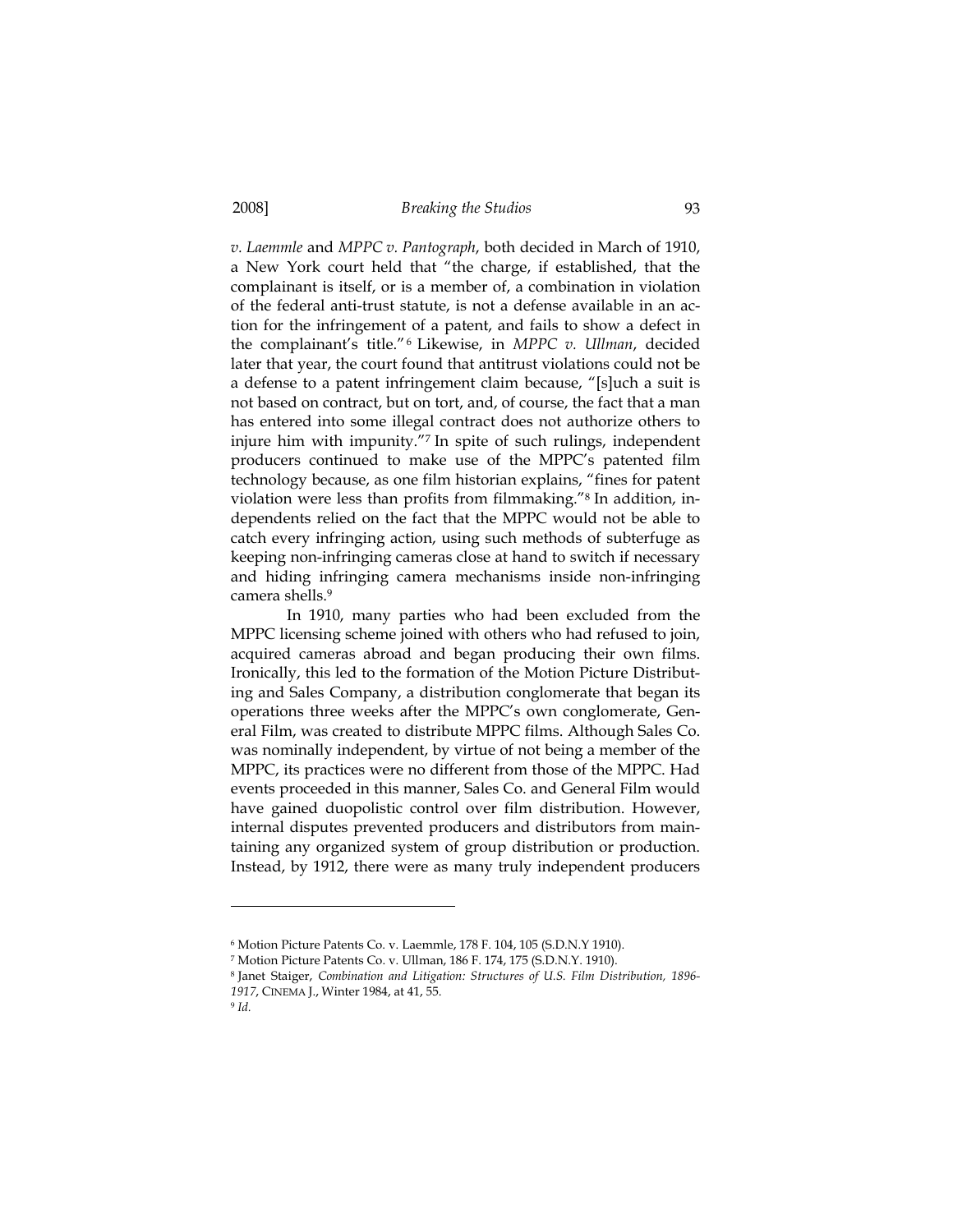as MPPC producers, and a great deal of movement between the two groups. Patent pooling had kept the MPPC members together in pursuit of a joint goal, but there was no such unifying tie for producers and distributors without patents; they had little to gain from joining with their competitors.

#### *2. Intervention of Antitrust*

By the time antitrust law got involved, the reign of the MPPC had ended. As one film article explains, "the actual court decision was merely the stone on the tomb." 10 In 1912, Judge Learned Hand invalidated the famous Latham Loop patent, which had previously given the MPPC a near monopoly on motion picture cameras.11 Suddenly, independent movie producers could use cameras without licensing them from Edison or fearing the wrath of the MPPC. At the same time, New York courts still refused to allow antitrust as a defense to patent infringement. William Fox's Greater New York Film Rental Company, a licensee of the MPPC, refused to acquiesce to the MPPC's demands and suddenly saw its supply of films dry up. When Fox sought an injunction, the court found that the MPPC had the right to cancel Fox's license at any time, despite dicta that the MPPC "may constitute an illegal monopoly and become a restraint of trade."12 Although Fox was unsuccessful, his case drew national attention to the practices of the MPPC.

In August of 1912, the Department of Justice began antitrust proceedings against the MPPC, but its power had already been taken away with the loss of its patents and the introduction of new technology to the film industry, specifically multiple-reel films. In 1915, a Pennsylvania District Court found the MPPC to be violating §1 of the Sherman Act, though it vacillates between discussion of §1, combination in restraint of trade, and §2 monopolization. The MPPC attempted to defend itself on three grounds: (1) that they were seeking to monopolize an art, rather than a trade, which should not be considered commerce and should not fall under the

<sup>10</sup> Jeanne Thomas, *The Decay of the Motion Picture Patents Company*, CINEMA J., Spring 1971, at 34, 35.

<sup>11</sup> Motion Picture Patents Co. v. Indep. Moving Pictures Co. of America, 200 F. 411 (2d Cir. 1912) (per curiam).

<sup>12</sup> Staiger, *supra* note 8, at 56.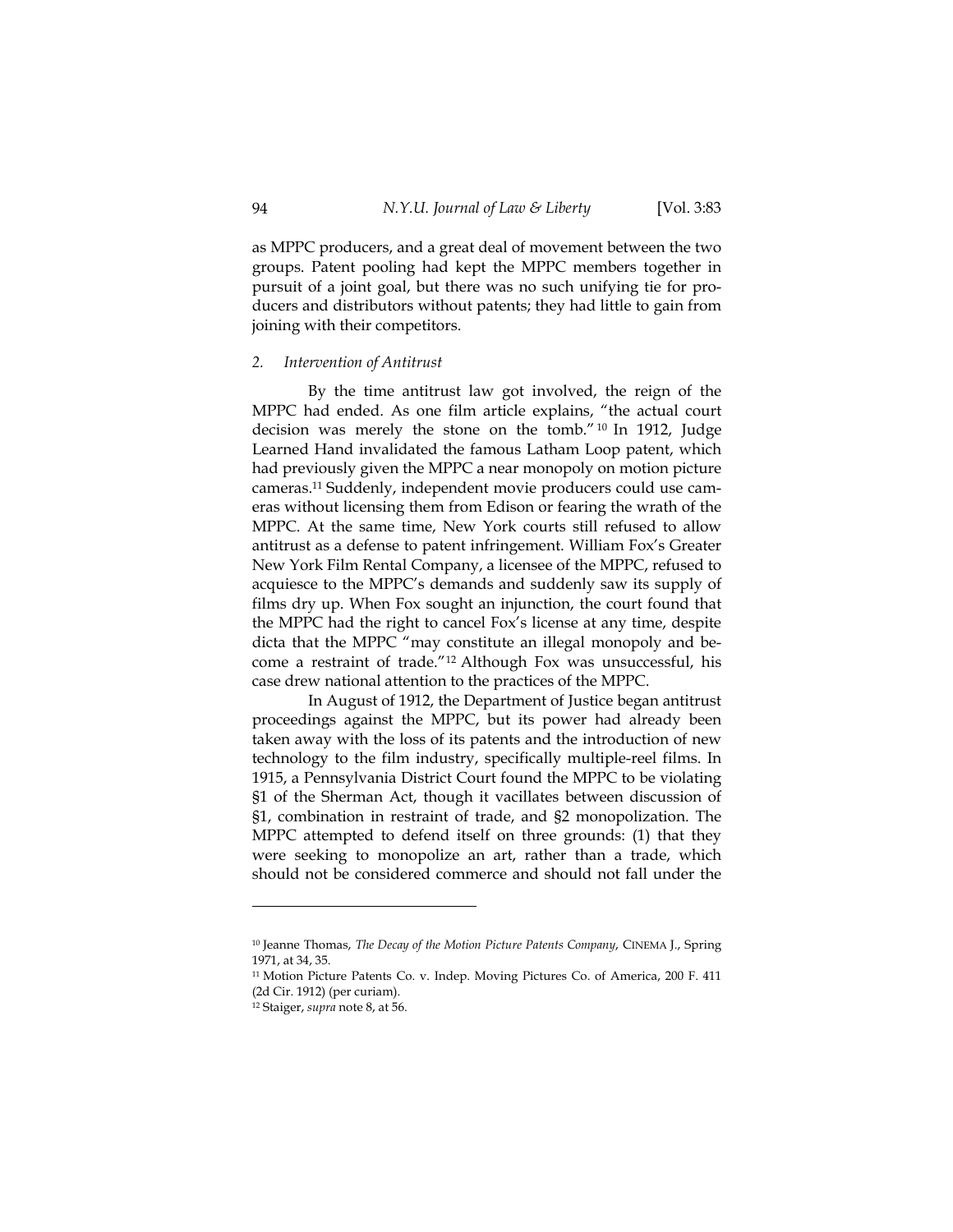restrictions of antitrust law, (2) that their patents allowed them free reign to engage in the disputed licensing practices, and (3) "that their intentions were as beneficent and have resulted in as much good to the patronage of the art… and that this good bears a fair relation to the profits received by them."13 The court quickly dispensed of the first and third claims. To the first claim, the court noted that regardless of whether the MPPC was attempting to control a trade or an art, the license and sale of motion picture cameras, projectors, and the films themselves involved interstate commerce.14 In response to the MPPC's final claim that its intentions were good, the court reminded the MPPC that "If, in the judgment of the law, a contract… is such as to work an undue and unreasonable restraint of trade… the judgment is one of condemnation, no matter how innocent or otherwise praiseworthy the motives of those who had part in it."15 The MPPC's claim of patent protection merited greater consideration from the court. Ultimately, the court concluded that because the MPPC involved a pooling of patents that did not directly relate to one another in any way other than to jointly control the motion picture industry, the combination was in violation of §1 of the Sherman Act.16 In 1918, the Supreme Court dismissed the MPPC's appeal. By this time, with the Latham Loop patent freely available to everyone, independent producers had already rendered the MPPC powerless.

The demise of the MPPC paved the way for the studio system that soon became synonymous with Hollywood.17 Men like William Fox, Carl Laemmle, Adolph Zukor, Jesse Lasky, and Louis B. Mayer were just small independent businessmen during the reign of the MPPC, but they began to see the opportunities available to them. Many, like Mayer and Fox, began as theater owners and exhibitors, but soon realized they liked production better. Louis B. Mayer entered the film industry by purchasing a small theater in Haverhill, Massachusetts in 1907. A keen businessman from the very beginning, he soon owned a chain of theaters throughout New

<sup>13</sup> United States v. Motion Picture Patents Co., 225 F. 800, 808 (E.D. Pa. 1915).

<sup>14</sup> *Id.* at 803.

<sup>&</sup>lt;sup>16</sup> *Id.* at 810.

<sup>17</sup> *See generally* DOUGLAS GOMERY, THE HOLLYWOOD STUDIO SYSTEM (1986).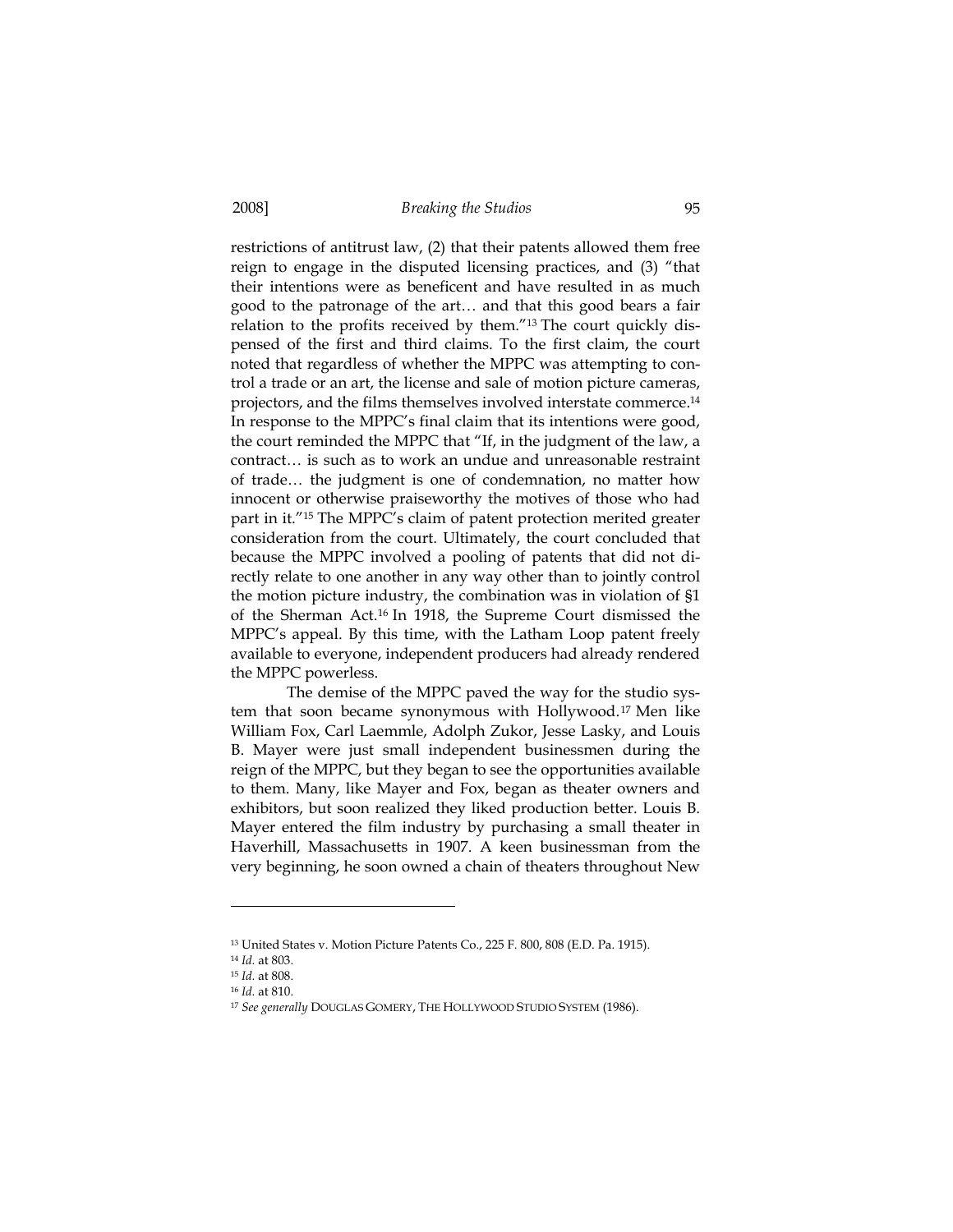England. From there, he entered into distribution, purchasing the exclusive right to distribute the incredibly successful *Birth of a Nation (1915)* for New England and earning himself \$250,000.18 That same year, Mayer became a film producer and never looked back. Others in the film industry had similar stories.

# C. FIGHT FOR CONTROL

Among the MPPC's enumeration of its good deeds, as recounted by the court in 1915, was the contention that the movie industry was in need of a single regulatory body, the functions of which the MPPC was uniquely suited to perform. The court briefly addressed the MPPC's assertion that: "The United States could not, and the states would not, interpose for the purpose of regulation, and the defendants claim the credit of having performed this neglected duty of the state."19 The court treated the MPPC as "a single directing a regulating head" and extended its control "even to a censorship of what was shown."20 The court seemed shocked with the MPPC's hubris in claiming, not only that its intentions were not illegal monopoly, but also that its intentions were commendable. The court did not seem pleased with the stated need of the film industry to have a regulatory body determine quality and standards and perform censorship functions if necessary.21

Earlier that same year, however, the Supreme Court had legitimized censorship of motion pictures in *Mutual Film Corporation v. Industrial Commission of Ohio*, which refused to extend first amendment protection to motion pictures. The case, which found the Ohio Censorship Law to be constitutional, found no constitutional problems with state-created motion picture censorship boards.22 Unsurprisingly, states and local governments, which had already begun to form censorship boards in order to regulate the content of motion pictures, redoubled their efforts. In 1907, Chicago

<sup>18</sup> *See generally* BOSLEY CROWTHER, HOLLYWOOD RAJAH: THE LIFE AND TIMES OF LOUIS B. MAYER (1960); SAMUEL MARX, MAYER AND THALBERG: THE MAKE-BELIEVE SAINTS (1975); JESSE L. LASKY, <sup>I</sup> BLOW MY OWN HORN (1957). 19 United States v. Motion Picture Patents Co., 225 F. 800, 808 (E.D. Pa. 1915).

 $^{20}$  *Id.*  $^{21}$  *Id.* 

<sup>22</sup> Mut. Film Corp. v. Indus. Comm'n of Ohio, 236 U.S. 230 (1915).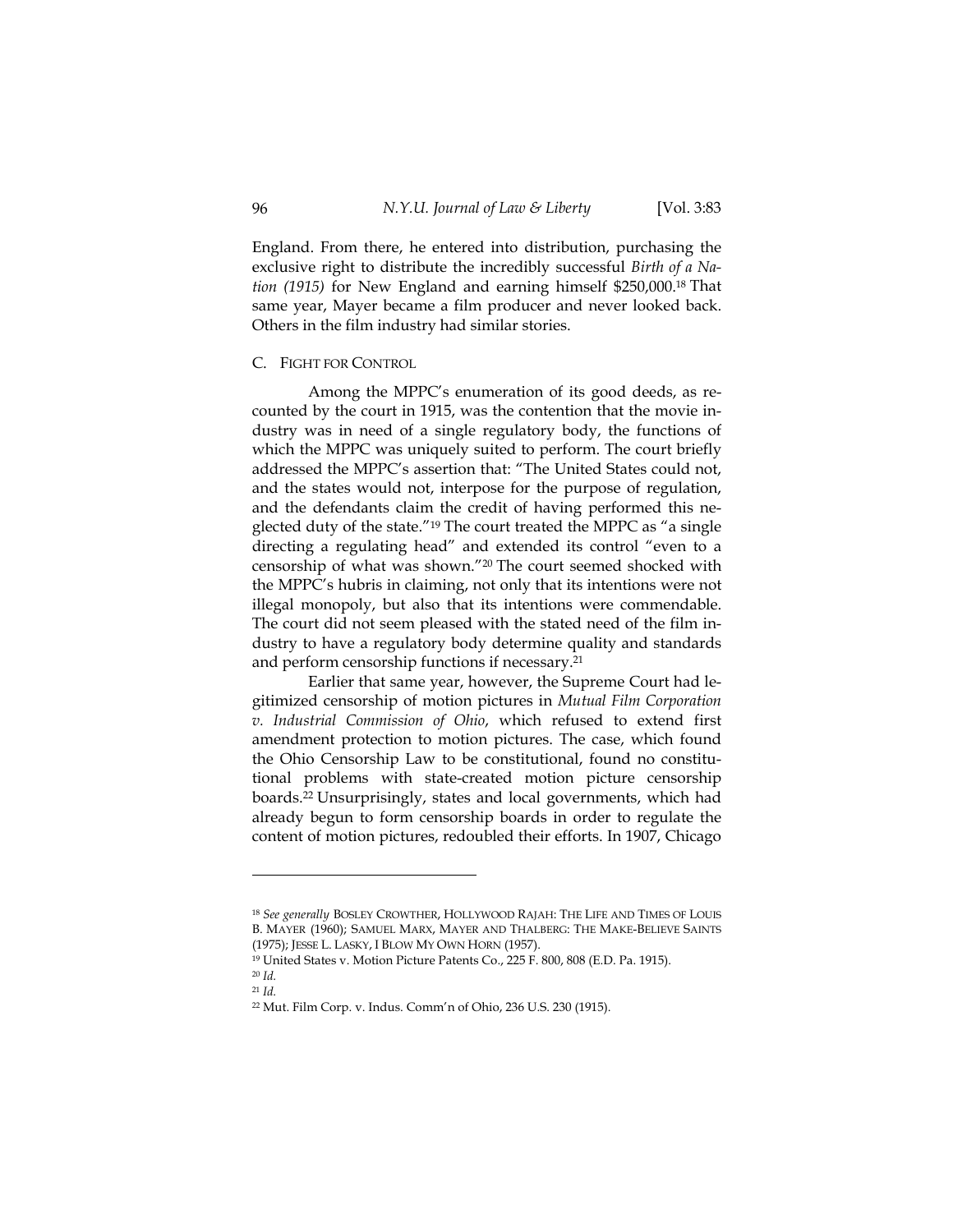became one of the first cities to censor motion picture content, requiring exhibitors to obtain a permit before being allowed to screen films. This local censorship scheme was upheld by both the Illinois Supreme Court and the United States Supreme Court. In 1911, Pennsylvania became the first state to enact a film censorship law, creating the Pennsylvania Board of Motion Picture Censors. Motion picture producers also faced pressure from religious groups like the Women's Christian Temperance Union and the Catholic Legion of Decency to censor the content of their films.

In 1922, under pressure from government and religious organizations, many film industry leaders joined together to form the Motion Picture Producers and Distributors of America (MPPDA), helmed by lawyer and former Postmaster General Will Harrison Hays.23 In an effort to preempt criticism from the local and state censorship boards, the MPPDA issued a list of eleven "Don'ts and Be Carefuls." In his 1955 memoir, Hays describes these as "things which *must not* be done on the screen, and other things which *should not* be done."24 "Adherence to these Don'ts and Be Carefuls was not mandatory, and filmmakers were free to ignore them. However, this 'Hays Formula' was considered to be a fairly accurate predictor of which elements of a film the censors would find problematic."25 While producers may not have agreed with the particulars of the Formula, it allowed them to avoid the unnecessary expense of filming scenes that would later be censored and either cut entirely or reshot. The original eleven "Don'ts" were: pointed profanity, licentious or suggestive nudity, illegal traffic of drugs, any inference of sex perversion, white slavery, miscegenation, sex hygiene and venereal diseases, actual childbirth, children's sex organs, ridicule of the clergy, and willful offense to any nation, race, or creed.

<sup>23</sup> *See generally* OLGA J. MARTIN, HOLLYWOOD'S MOVIE COMMANDMENTS (1970); RAYMOND MOLEY, THE HAYS OFFICE (1945).<br><sup>24</sup> WILL HAYS, THE MEMOIRS OF WILL H. HAYS 433 (1955).

<sup>25</sup> Alexandra Gil, Here Come The Mounties!: Framing *Rose Marie* in 1930s Hollywood 55 (Apr. 2005) (unpublished A.B. thesis, Duke University) (on file with Perkins Library, Duke University).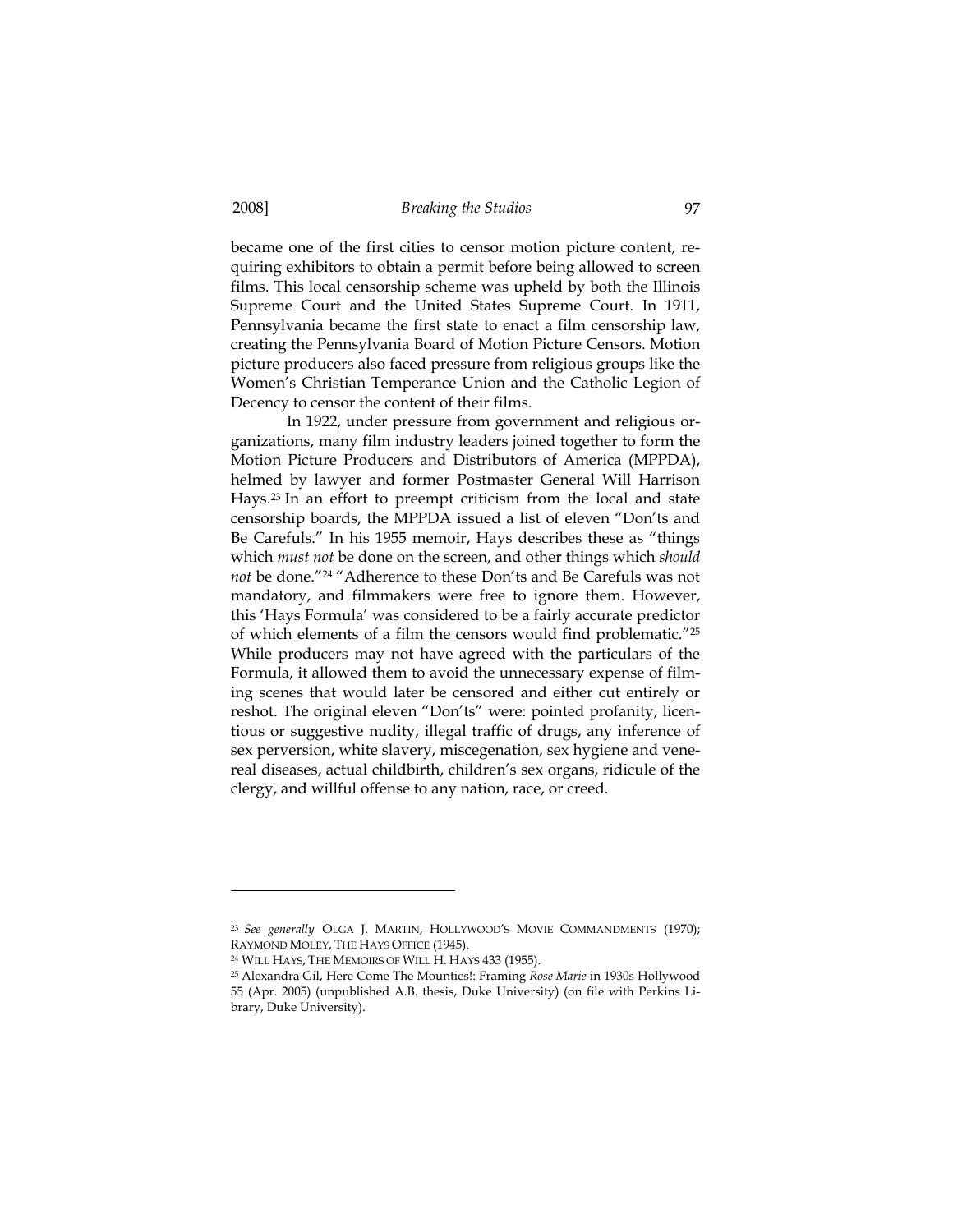# D. ANTITRUST'S NEXT CLASH

# *1. The Famous Players Case*

In the 1920s, film and antitrust clashed once again. Adolph Zukor and Jesse Lasky had merged their production companies to form Famous Players-Lasky, and later acquired Paramount Pictures to handle the distribution of Famous Players-Lasky films. In 1921, the recently formed Federal Trade Commission accused Famous Players-Lasky of illegally restraining trade through its ownership of Paramount Pictures, in violation of §5 of the FTC Act.26 The wording of the complaint seems to suggest that the FTC's issue with Paramount was its "conspiracy" to acquire and distribute films "of such quality and popularity that they were in great demand."<sup>27</sup> Despite the FTC's objections, it would certainly have been a bad business strategy to purchase unpopular films. More importantly, the Commission took issue with Famous Players-Lasky expanding its enterprise from production to distribution and exhibition. The ownership of Paramount Pictures, the FTC claimed, gave Famous Players-Lasky unprecedented access to all three phases of the motion picture business: production, distribution, and exhibition.

Famous Players-Lasky was specifically attacked for its use of block booking of films and its attempt to control theaters nationwide. With dubious logic, the Commission noted that Famous Players-Lasky was "the largest theater owner in the world, and in one week in the year 1920 more than 6,000 American theaters, or approximately one-third of all the motion-picture theaters in the United States, showed nothing but Paramount pictures." 28 Certainly, the Commission could not have meant to suggest that Paramount itself owned one-third of all theaters in the United States in 1920, because that was not the case. Paramount's aggressive booking tactics, combined with its extensive theater ownership, accounted for a significant control over the film industry. The FTC additionally took issue with Famous Players-Lasky using dummy corporations to hide the fact that so many theaters and exchanges were, in fact, affiliated with Paramount.

<sup>26</sup> *In re* Famous Players-Lasky Corp., 11 F.T.C. 187 (1927). 27 *Id.* at 192.

<sup>28</sup> *Id.* at 193.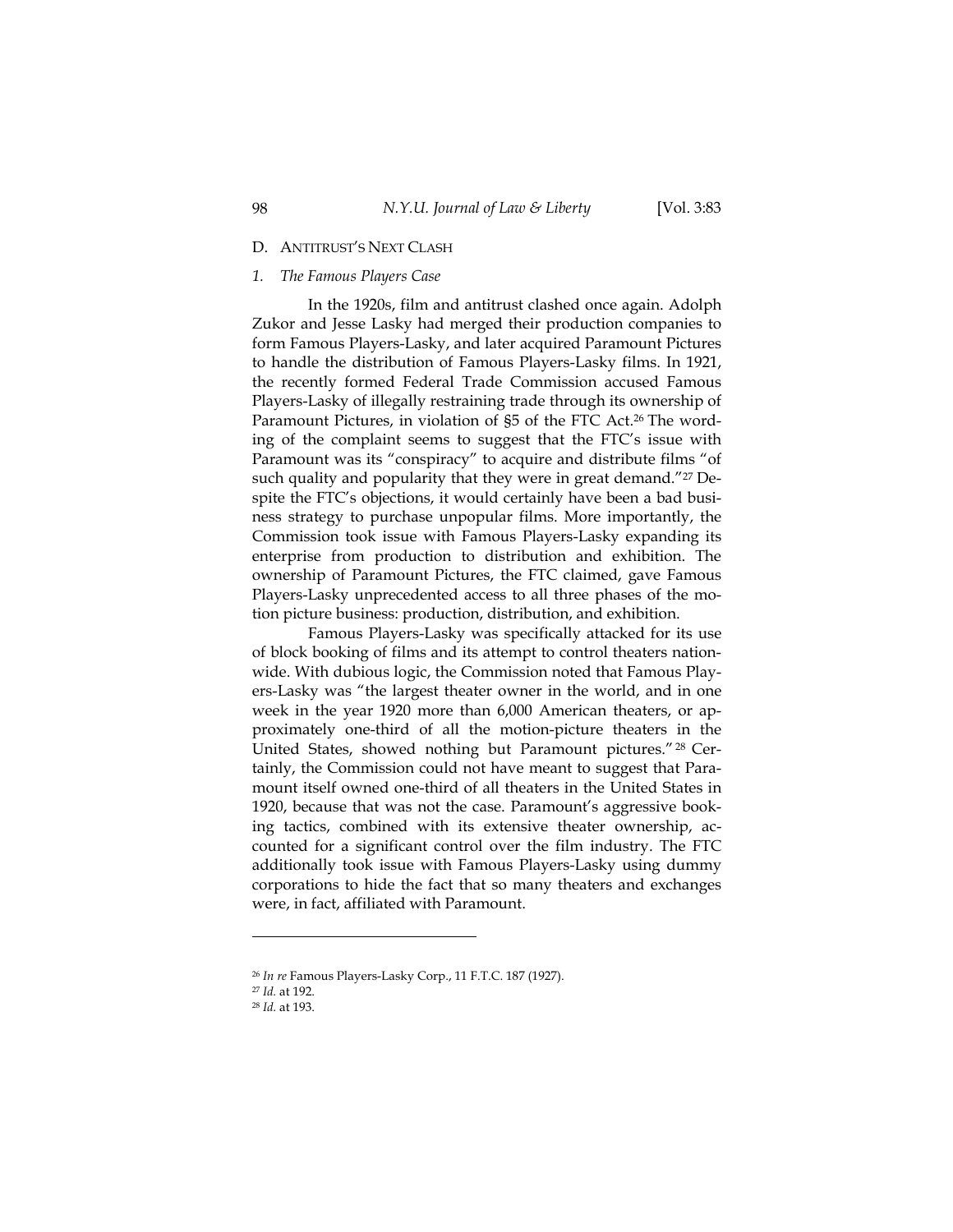Recalling the intimidation tactics of the old MPPC, exhibitors came forward to accuse Famous Players-Lasky of threatening to get them to book more films than they needed and to lease their theaters for the exclusive showing of Paramount films. Famous Players-Lasky's extensive purchase of theaters during this same period was used as further evidence of an intent to monopolize the production, distribution, and exhibition of films. Specifically, Famous Players-Lasky was said to have threatened to build or lease theaters to compete with uncooperative exhibitors, secretly offered different pricing to exhibitors based on their level of cooperation, and deliberately lowering admission prices of theaters in direct competition with those who refused to cooperate.29

Like the many cases that would follow, the 1921 attack on Famous Players-Lasky never clearly defined the relevant market at issue or the specific anticompetitive conduct. Instead, the FTC simply declared that the effects of Famous Players-Lasky's behavior "is to lessen competition and to tend to create a monopoly in the motion picture industry, tending to exclude from the market and the industry small independent producers and distributors of films and denying to exhibitors freedom of choice in leasing of films."30 The market seems to be defined as broadly as the entire film industry in some contexts and as specifically as the most successful first-run theaters in others. Nevertheless, in 1927, the court ordered Famous Players-Lasky to stop its block booking and refrain from further expanding its theater holdings.

Much of the industry and the moviegoing public was distracted from the Famous Players-Lasky case by the advent of sound in film.31 Thomas Edison had been toying with the idea of sound to accompany film since 1898. As early as 1913, he had developed a system of sound film, the Kinetophone, but was not enthusiastic about its commercial viability. A Vitagraph vice-president agreed, "The voice is a detriment to almost all styles of pictures. Why have words when any well-made picture tells the complete story?"32

<sup>29</sup> *Id.* at 194. 30 *Id.* at 207. 31 *See generally* SCOTT EYMAN, THE SPEED OF SOUND: HOLLYWOOD AND THE TALKIE REVOLUTION, 1926-1930 (1997).<br><sup>32</sup> DIANA ALTMAN, HOLLYWOOD EAST: LOUIS B. MAYER AND THE ORIGINS OF THE

STUDIO SYSTEM 142 (1992).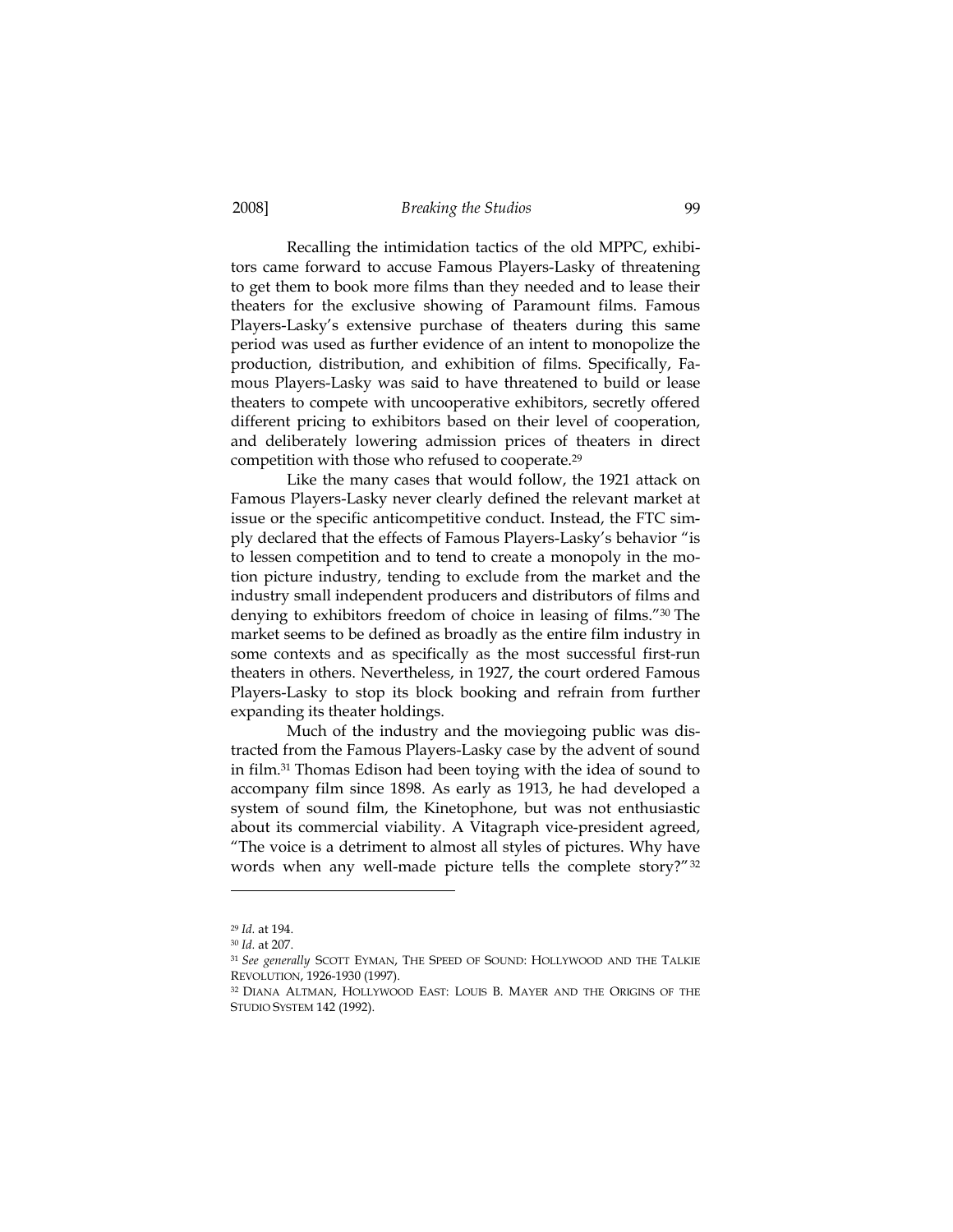Nonetheless, the Warner brothers and Western Electric introduced the first sound film system, Vitaphone, in 1926. They premiered this new technology in New York, screening *Don Juan (1926)* with built in musical accompaniment from the New York Philharmonic Orchestra. The following year, Fox Studios created a superior sound film system, Movietone, which became popular in the production of newsreels. Later that year, Warner Brothers made history with *The Jazz Singer (1927)*, the very first talking picture. That film was followed by *Lights of New York (1928)*, the first entirely talking picture and another hit, and theaters all across the country began to install the costly sound projection systems. Though there was competition between Fox and Warner over whose sound system was superior, it was clear that sound on film was here to stay. By 1929, sound had become standard. New technology had created new competition against the MPPC in earlier years and would do so once again, as the introduction of sound prevented Famous Players-Lasky from living up to the FTC's fears and monopolizing the general film industry. In addition, after the stock market crash on October 29, 1929, Famous Players-Lasky, with its extensive theater holdings, became particularly vulnerable to the problems of the Great Depression.

#### *2. The Hays Code*

A new form of industry self-regulation became necessary when the new freedom of sound film and the sudden desperation of the Depression caused many film producers to abandon their prior attempts at morality in favor of ticket sales. Thus, 1930 saw the birth of the Motion Picture Production Code, or Hays Code. The new code was far more extensive than the old "Don'ts and Be Carefuls," discussing nearly every aspect of story, acting, and costume in great detail. However, just as the old Hays Formula had been optional, the new Hays Code had no mechanism for enforcement. The Hays Code was comprehensive in its list of things motion picture producers should not place up on the screen, and motion picture producers were as comprehensive in their efforts to ignore the Code. The period between 1930 and 1934 has come to be known as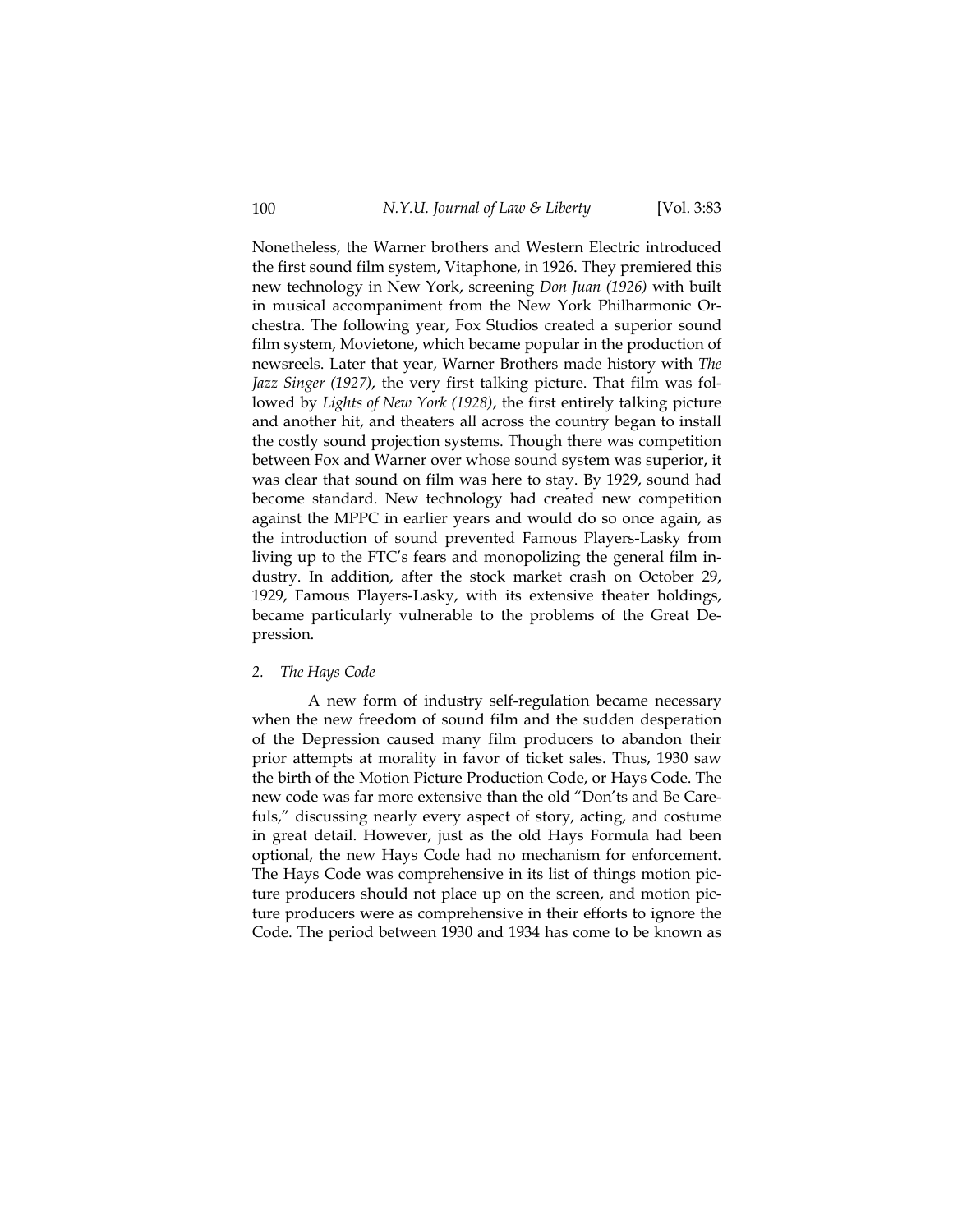Pre-Code Hollywood.33 During this time, filmmakers were aware of the Hays Code but, unbound by its restrictions, chose to deliberately flout the Code at every opportunity. "Thirty-six states pushed for greater censorship and regulation of films, Catholic organizations threatened to boycott the movies, and Hollywood's effect on national morality was suddenly a hot topic for debate."34 Most states already had censorship boards in place, and the creation of a Federal system of censoring motion pictures was frequently suggested.

Rather than risk government intervention, Hollywood insiders decided to give the Hays Office more power, creating the Production Code Administration (PCA) in 1934 to enforce the rules promulgated by the 1930 Production Code. Producers who joined the MPPDA agreed to abide by the rulings of the PCA or face a \$25,000 fine. Nonmembers of the MPPDA were also encouraged to submit scripts and films for PCA approval. Between the time of the creation of the PCA and the ruling in the *Paramount* case, over 95 percent of films produced were funneled through the PCA.

#### E. STRANGE BEDFELLOWS: THE MPPDA AND THE DOJ

#### *1. Great Depression*

During the 1930s, between the MPPDA's relationship with the Attorney General's Office and a number of court rulings blaming restrictive trade practices on theater owners, both film producers and lawyers felt safe in concluding that Hollywood's practices were proper. For example, a practice later viewed as price discrimination in favor of large theater circuits over smaller independent theaters was, in 1936, viewed as "clearly legal as quantity discounts under §2 of the Clayton Act." 35 Communication between the MPPDA and the Antitrust Division of the Attorney General's Office acknowledged the acceptability of clearance and zoning schemes, which limited temporal competition between first-run and subse-

<sup>33</sup> *See generally* THOMAS DOHERTY, PRE-CODE HOLLYWOOD: SEX, IMMORALITY, AND INSURRECTION IN AMERICAN CINEMA, 1930-1934 (1999).

<sup>&</sup>lt;sup>34</sup> Gil, *supra* note 25, at 56.<br><sup>35</sup> Note, *The Motion Picture Industry and the Anti-Trust Laws*, 36 COLUM. L. REV. 635, 642 n.48 (1936).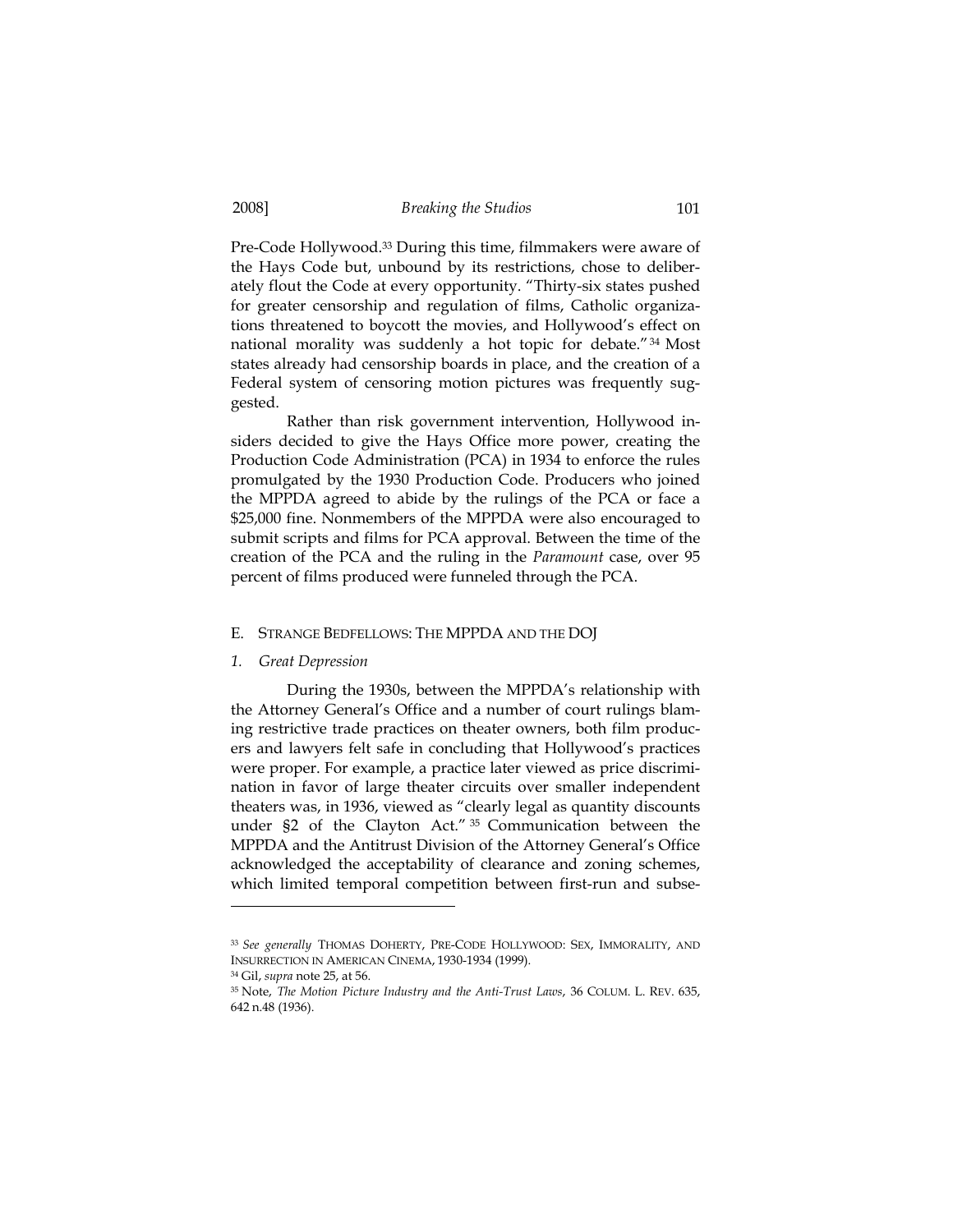quent-run theaters and limited geographic competition between theaters operating in the same run as one another.<sup>36</sup>

Block booking, an ever-present complaint against film distributors, was alternately viewed as a fault of large theater chains, overbooking films to prevent their competition from acquiring copies of popular prints, and as a fault of movie distributors, brought about by the change in exhibition methods caused by the Depression. In order to attract more customers, many subsequent-run theaters began offering double features, selling tickets to two films for the price of one. While this was a great boon for theater owners, distributors were not as happy with the diminished financial returns on their films. This led to the creation of so-called C-pictures, which had even lower budgets than the former low-budget category of B-pictures. It also led to the implementation of block booking systems, as distributors tried to force subsequent-run theaters to license more films to offset distribution losses from double feature screenings.

Although the court in *Paramount* would find that movie distributors had violated §1 of the Sherman Act simply by acquiescing to the demands of exhibitors, it initially seemed that the potential antitrust risk, if any, fell on owners of theater circuits. Independent theater owners brought a large number of cases against theater chains alleging antitrust violations, among other things, on the grounds that such chains were able to get better films, better contract terms, and have overall better relationships with film distributors. In *Rembusch v. Motion Picture Producers and Distributors of America (1934)*, a New York court found that, "although a theatre in competition with a large chain of theatres undoubtedly suffers a competitive disadvantage, the Sherman Anti-Trust Law was not made to redress such inherent disadvantages."37 However, not all courts were as unsympathetic to the complaints of small theater owners. A 1936 Note in the Columbia Law Review explains: "Although most of the inability of smaller exhibitors to obtain an adequate supply of suitable films is the incidental result of necessary purchases by more potent competitors, some small part of it is pur-

<sup>36</sup> MICHAEL CONANT, ANTITRUST IN THE MOTION PICTURE INDUSTRY 202-03 (1960). 37 Note, *supra* note 35, at 642 n.49 (citing Rembusch v. Motion Picture Producers and Distribs. of Am. (S.D.N.Y. 1934) (unreported)).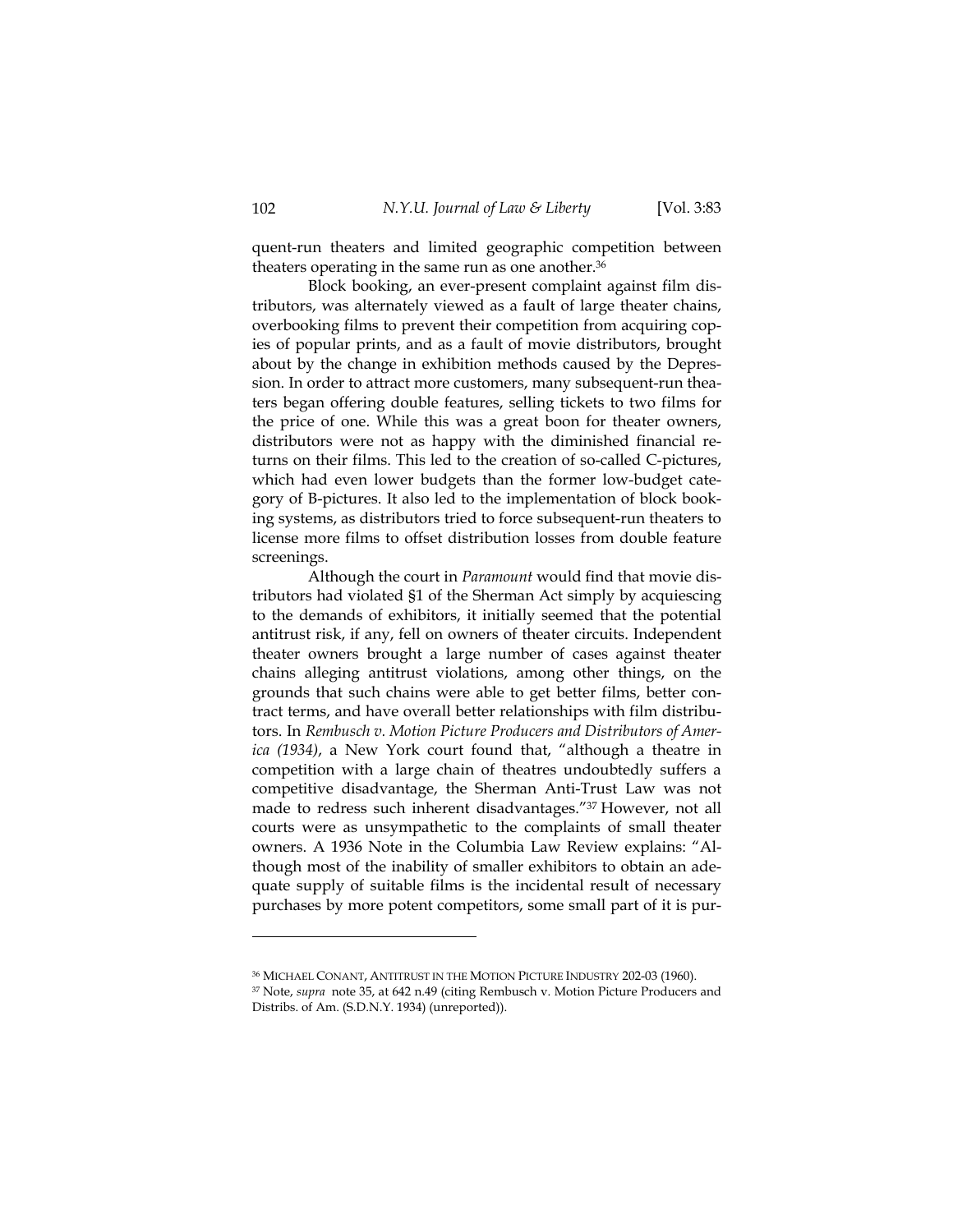posely contrived by theatre managers who adopt operating policies calling for the showing of more pictures than they reasonably need in order to keep them from competitors."38 Up to 85 percent of complaints against theater chains at this time addressed the complaint of deliberate overbooking of films.

The Federal Trade Commission took a renewed interest in Hollywood in 1938. The impetus for the *Paramount* case can perhaps be traced to the 1935 demise of the widely criticized National Recovery Act, which allowed industries to create and enforce industry-wide "codes of fair competition." Although the government had been willing to cooperate with Hollywood during the Depression, that cooperation was suddenly called into question when the Supreme Court declared the NRA unconstitutional.

The 1938 season was a terrible one for Hollywood, even before the FTC began its assault on the industry. Although 1939 would herald the release of *Gone with the Wind*, *The Wizard of Oz*, and *Mr. Smith Goes to Washington*, to name but a few films, 1938 saw Hollywood studios in a decided slump. The most critically acclaimed and highest grossing film that year was *Snow White and the Seven Dwarfs*, produced by an unknown independent named Walt Disney. Some claimed that Hollywood had run out of ideas for new films, others blamed big studios for stifling creativity. An editorial in *Variety* took the latter view, stating, "The wonder is not the scarcity of outstanding, smashing film hits, but that under the present system of industry operation there are any hits at all."<sup>39</sup> Regardless of who was to blame, the entire industry was hurt by the slump. In March 1938, *Time* reported that box-office receipts were off by 15 percent from the previous year.40 This decline in revenue was attributed by the "cinemindustry" to a business recession, but *Time* suggested other theories, including double features, the rise of radio (Orson Welles' famous *War of the Worlds* broadcast came in October of 1938), and even bingo as a threat to the movie industry.<sup>41</sup> It was in this atmosphere of public criticism of Hollywood that the De-

<sup>38</sup> *Id.* at 645.

<sup>39</sup> *Blockbooking Not Showmanship*, VARIETY, Dec. 14, 1938, at 2. 40 *Hollywood Slump*, TIME, Mar. 21, 1938.

<sup>41</sup> *Id.*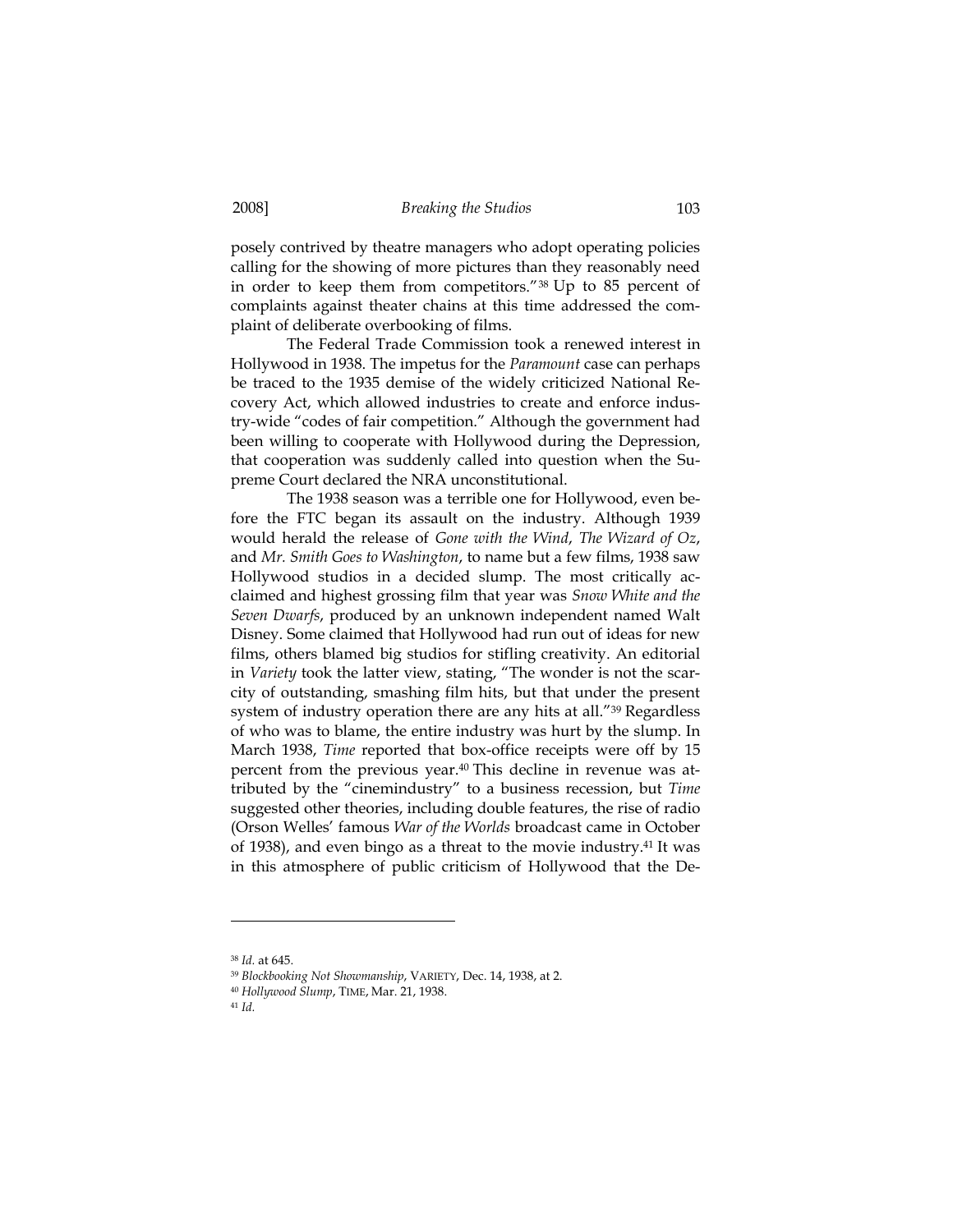partment of Justice began antitrust proceedings against the *Paramount* defendants.

Prior to the *Paramount* decision, industry leaders had every reason to believe that their trade practices were in accordance with the requirements of state and federal antitrust laws. Although the Famous Players-Lasky dispute had been resolved with a decree ordering the company to cease its policy of block booking and refrain from expanding its theater holdings, courts later refused to uphold the decree. Because of its extensive ownership of theaters, Paramount was unable to weather the storm of the Depression as easily as some of its competitors with less influence on exhibition. In 1933, Paramount went into receivership. Banks took control of the company, decentralizing its theater operations and selling many of its theaters. It was in this environment of dwindling Paramount control that New York courts, and later the Supreme Court, refused to bind Paramount to the restrictive practices imposed by the court in the earlier *Famous Players-Lasky* case.

During the Depression, courts and regulatory agencies were generally more sympathetic to the needs of the film industry. A 1930 letter from Assistant Attorney General John O'Brian to MPPDA leader Will Hays reads, "If the new zoning and clearance plan is satisfactory to all of the interests involved, you and your associates are to be congratulated."42 From the tone of the letter, it is clear that this was not the first communication between the MPPDA and the Antitrust Division.

#### *2. The Honeymoon Is Over*

Although begun in 1938, the *Paramount* case was not first decided until June of 1946. The case was initially resolved through a consent decree in November of 1940. The decree limited blind selling films without prior trade screenings, restricted block booking to no more than five films at a time (when previously many distributors operated in blocks of 13, 26, 52, or 104, enough films to cover a full year of exhibition), placed a prohibition on blanket licenses to geographically diverse theater chains, established a binding arbitration board to determine issues of clearances and other exhibition-

<sup>42</sup> CONANT, *supra* note 36, at 202-03.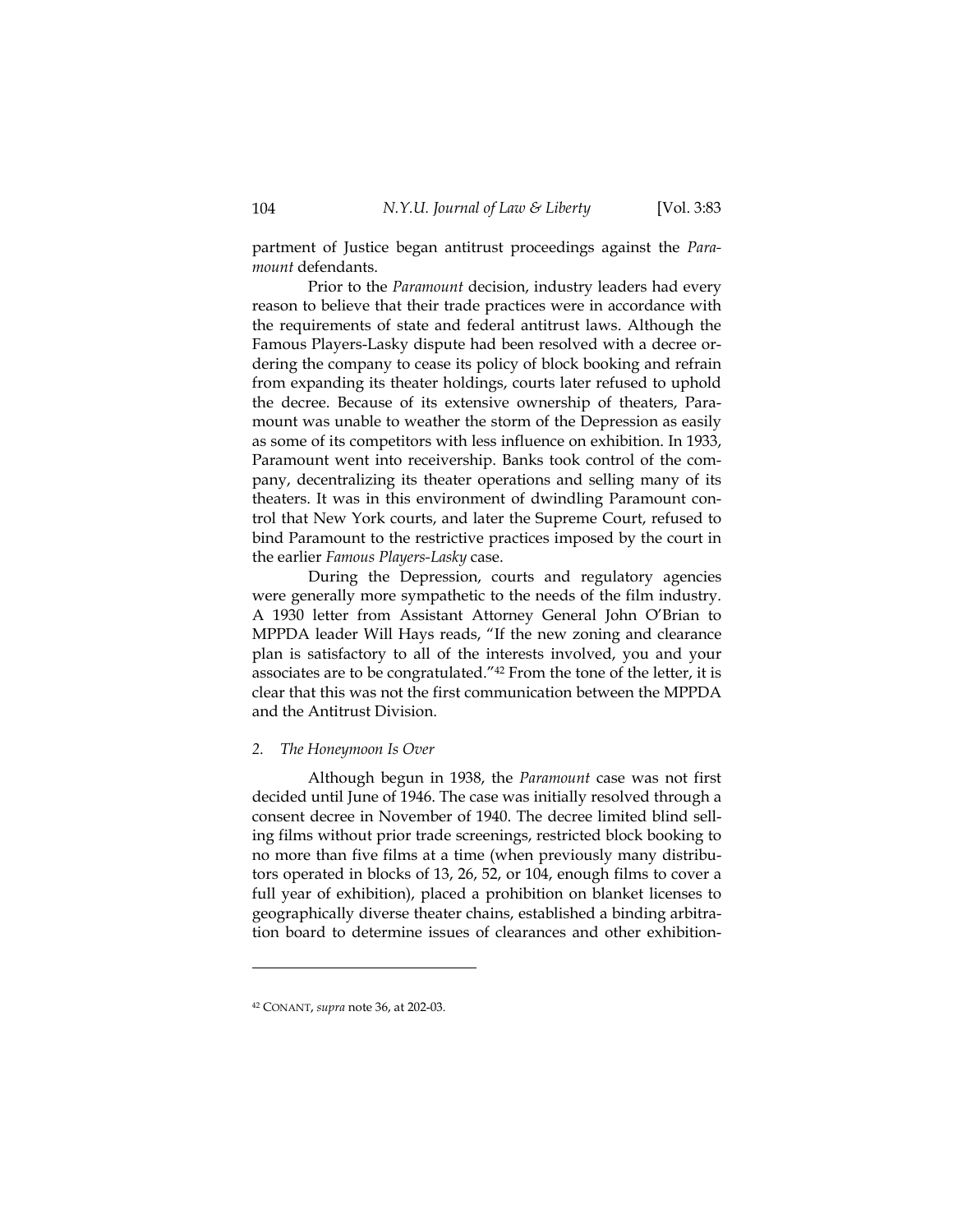related disputes, and required defendants to notify the Department of Justice before acquiring any new theaters. Of the original eight defendants, only the five "major" defendants – Paramount, Loew's, Warner Brothers, Twentieth Century Fox, and RKO – participated in the consent decree. The three "minor" defendants – Universal, Columbia, and United Artists – refused to join the agreement, "presumably because of their opposition to the provisions requiring trade-showing and prohibiting block-booking of groups of more than five films."43 The minor defendants were differentiated from the major defendants by the fact that the minor defendants did not own any theaters. Thus, block booking and blind selling were more important to their ability to conduct business because they could not count on their own theaters as a guaranteed outlet for their films. By the terms of the consent decree, since the minor defendants had not joined the agreement by a specified date in 1942, the contested portions that dealt with block booking and blind selling were no longer binding on any of the defendants. Nevertheless, the five major defendants continued to operate in accordance with the terms of the consent decree.

At the end of World War II, with movie revenues at an all time high and the consent decree no longer binding studios to approved methods of competition, the Department of Justice was ready to reopen the *Paramount* case. Initially, many in the film industry were able to successfully claim that contested practices like block booking and blind selling were necessary in order to remain competitive in an industry ravaged by the Depression. Many studios had been forced to scale back production, cut jobs, sell theaters, and even declare bankruptcy. However, with the boom in movie attendance caused by World War II, courts and regulators were not longer sympathetic to Hollywood claims of economic necessity for disapproved practices. In June of 1946, the *Paramount* defendants would get their first glimpse of just how unsympathetic courts would be towards their industry.

Although many producers were still happy with the PCA and its services at this time, others saw the organization as yet another method of monopolistic control over the industry. These views came to light as the power of the PCA began to decline in the

<sup>43</sup> United States v. Paramount Pictures, Inc., 66 F. Supp. 323, 333 (S.D.N.Y. 1946).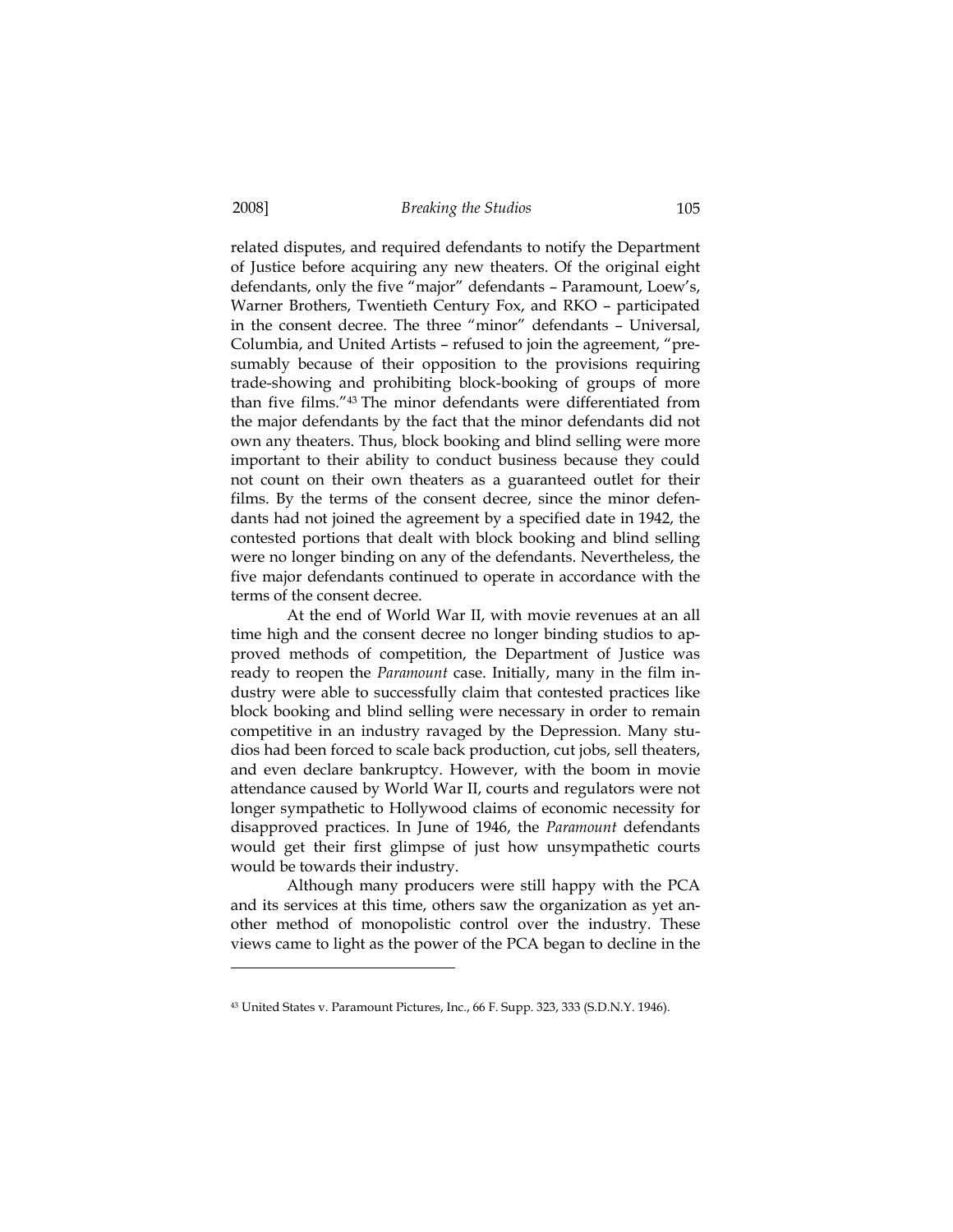shadow of the looming *Paramount* verdict. In 1946, Mary Pickford told *Variety*, "As things stand now, the Big Five are both Congress and the Supreme Court. They not only make the rules, but they sit in judgment on the operation of them, so that an independent has no recourse. Inasmuch as we must live under the Code, we want some say in its content and administration."44 Further undercutting the effectiveness of the Hays Code, the \$25,000 fines were removed, on the advice of counsel, as potentially violating §1 of the Sherman Act. However, in *Hughes Tool Co. v. Motion Picture Association of America*, a New York court found no antitrust violation in the newly renamed MPAA's process of granting PCA approval. The court states, "The purpose of the approval is in furtherance of the proper purpose of the defendant [MPAA] to censor pictures which it may consider are not up to the highest possible moral and artistic standards. Defendant, I believe, owes that duty to the public."45

The court in *Hughes* ruled in favor of the MPAA, but not before highlighting a number of ways in which the PCA could potentially be violating §1 of the Sherman Act. In his complaint, Howard Hughes alleged that the MPAA and its members had entered into an agreement to unreasonably restrain trade. The MPAA, Hughes alleged, controlled over 90 percent of theaters and therefore coerced movie producers to apply for the PCA seal of approval with the threat that, absent the seal, 90 percent of theaters would not screen the film. Hughes claimed the illegal restraint of trade was the MPAA's "group boycott of producers, distributors and exhibitors who do not obtain the seal of approval."<sup>46</sup> The court found that the PCA's censorship rules were, if anything, too cooperative with movie producers, since state censorship boards actually demanded greater deletion of material than the PCA required to earn its seal of approval. Because of its "proper purpose," the court found that if the PCA agreement did constitute a restraint of trade, it was a reasonable one.<sup>47</sup>

<sup>44</sup> *Favors Big 5 at Expense of Indies*, VARIETY, Sept. 25, 1946, at 3. 45 Hughes Tool Co. v. Motion Picture Ass'n of Am., 66 F. Supp. 1006, 1013 (S.D.N.Y.

<sup>1946).</sup> 

<sup>46</sup> *Id.* at 1009.

<sup>47</sup> *Id.* at 1013.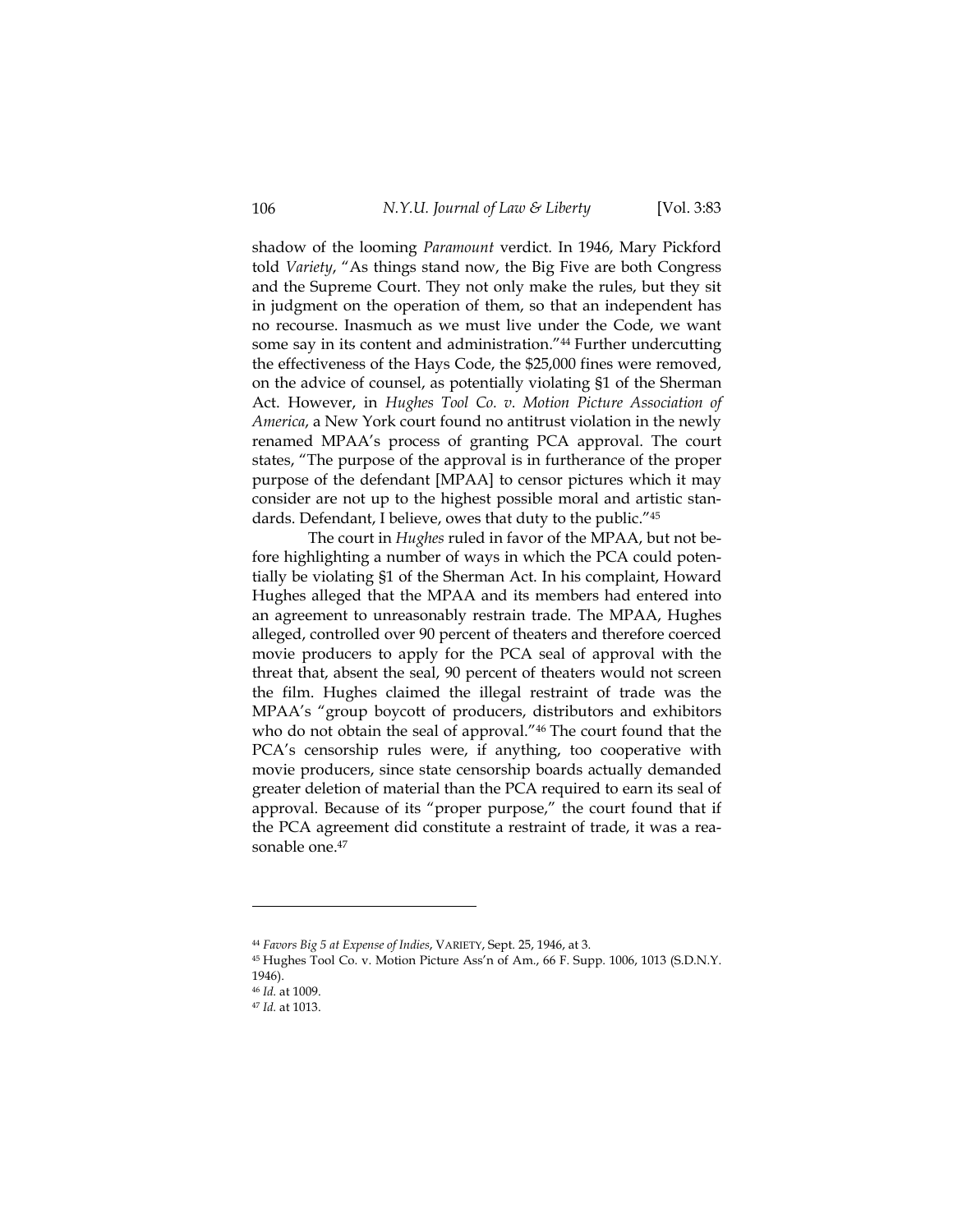# **II. UNITED STATES V. PARAMOUNT PICTURES**

# A. THE LOWER COURT'S RULING

In *United States v. Paramount Pictures*, the New York District Court addressed the case in much the same way it had addressed previous antitrust situations in the industry. The court ultimately found that the defendants had engaged in restrictive trade practices, identified as block booking, clearances, formula deals, franchises, master agreements, runs, pooling, and blind selling. The defendants were ordered to cease practices deemed unreasonably restrictive, but otherwise allowed to continue to do business in all three spheres of the motion picture industry: production, distribution, and exhibition. The court grappled with a number of different potential §1 and §2 violations. Specifically, the court looked at vertical agreements to restrain trade in the form of price-fixing license agreements, horizontal agreements to restrain trade through the same license agreements as well as clearances and pooling agreements, and attempted monopolization of an ill-defined market through generally restrictive trade practices like formula deals, master agreements, franchises and block booking.

#### *1. Clearances, Runs, and Block Booking*

The *Paramount* court declined to find a successful claim of per se illegality under §1 in the mere existence of clearances, which had long been held as reasonable restraints of trade in the motion picture industry. Clearances do not expressly fix prices, though they do contribute to the existence of first-run and subsequent-run theaters and the separate price scale for each. The court relied on precedent, finding that "in the absence of an unconscionably long time or too extensive an area embraced by the clearance, or a conspiracy of distributors to fix clearances, there was nothing of itself illegal in their use."48 Rather, the court suggested, disputes over clearances would be better decided on an individual basis as the need arose. The court set out seven factors to be considered in determining whether a clearance was reasonable. Those factors included admis-

<sup>48</sup> *Paramount*, 66 F.Supp. at 342.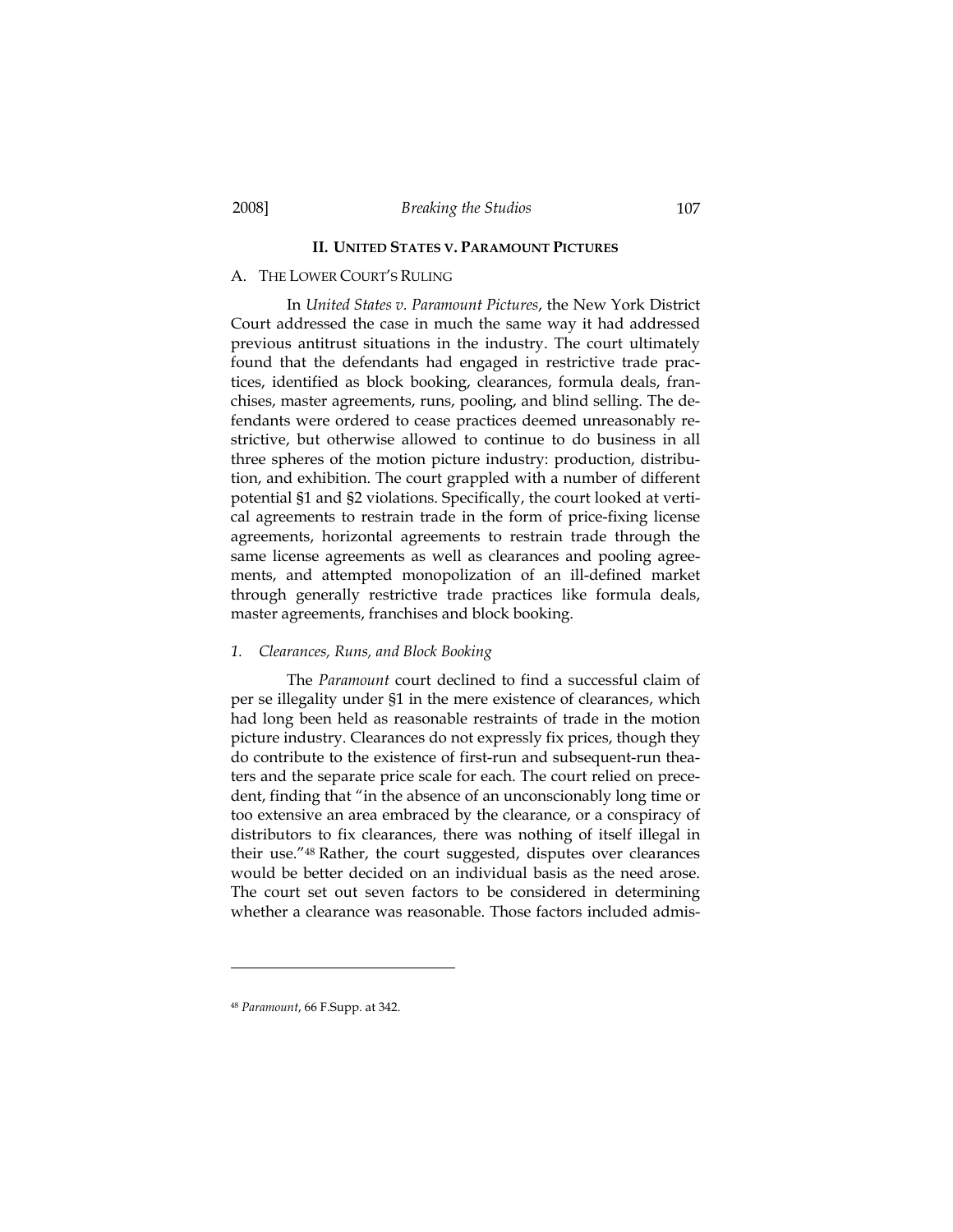sion price, size of theater, competition between theaters, and the revenue derived by the distributor from each theater.

Although the court did not find anything inherently wrong with a system of clearances, it took issue with the uniform nature of the clearance system and attempted to remedy that system. Because clearances were frequently set by the exhibitors, rather than the distributors, it looked like the defendants had colluded to create a single price scale. Indeed, the court extended its theory of horizontal agreement to encompass not only explicit price-fixing, but also clearances and runs.49 The general sales manager of Columbia explained, "clearance is something we usually find when we arrive there, and we usually negotiate our deal within the clearance we find."50 In other words, exhibitors knew what their clearance had been in the past and came to the negotiating table expecting it to remain the same. The general sales manager of RKO described it this way: "He usually knows what clearances other distributors are granting. His customer usually tells him what clearance he wants, which is what he is getting from other distributors."<sup>51</sup> Although the distributors had no agreements with one another to maintain a uniform system of clearances, uniformity began to emerge. The court applied the rule of reason test and ultimately concluded that the system of clearances, as it existed, had an anticompetitive effect equivalent to explicitly fixing prices.

In its assessment of block booking, the court discussed both tying arrangements and the improper extension of "copyright monopoly." To view block booking as a tying arrangement presupposes that there is a particular film that exhibitors want that they cannot get without also licensing other inferior films. The court rejected a Second Circuit opinion that found block booking to have the practical effect of forcing exhibitors to take more films than they might otherwise license, but not necessarily films of lesser quality. The Second Circuit opinion explained, "it is as though the owner of ordinary chattels refused to sell a lot to A unless the latter would purchase in a larger quantity than he desired."52 To a great extent,

<sup>49</sup> *Id.* at 346.

<sup>50</sup> *Id*. 51 *Id.* at 344.

<sup>52</sup> *Id.* at 349.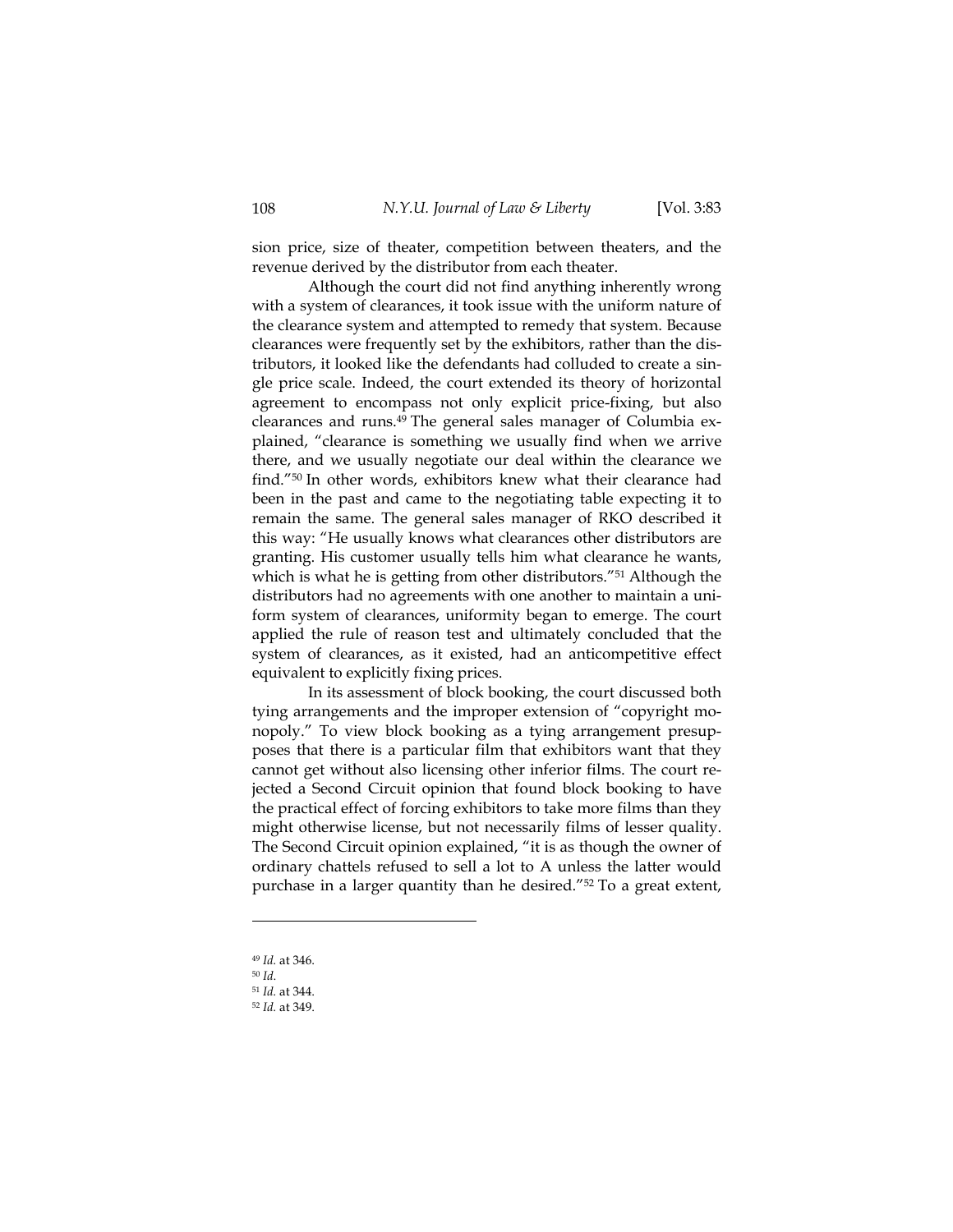this assessment, although rejected by the *Paramount* court, is accurate.53

Prior to the institution of trade screenings (and to a significant extent afterwards, as well), most exhibitors chose films based only on a short blurb containing the title, lead actors, and basic plot. Even with trade screenings, it was impossible to know which films would be successful until audiences actually saw them. A big star could be enough to create a successful first week, but a film had to be good to sustain a long run. The *Paramount* court, however, chose to look at films as if each constituted a separate and legitimate "copyright monopoly" which could not be extended to support other copyrighted works. In fact, the court viewed the conditioning of acceptance of one film on the acceptance of others as if the distributor was using a single copyrighted work to extend protection to other uncopyrighted works.54

Rather than declare block booking entirely illegal, the court found only compulsory block booking illegal. If exhibitors sought out blocks of more than one film, they were free to continue to acquire multiple films in a single license, but distributors had to offer each film individually.<sup>55</sup> Earlier courts had found even this restriction unnecessary. In 1932, a Second Circuit opinion held that as long as there was no monopolization of distribution, block booking was not a problem that courts needed to address. Specifically, the court held that there was no monopolization "and, in fact, lack of ability to achieve a monopoly and therefore [block booking was] not a business operation which would unduly hinder competitors."56

# *2. Price Fixing*

-

The most important issue the court addressed was price fixing, as minimum admission prices had been set by the defendants in their licensing agreements with exhibitors. The industry adopted a minimum admission price system for a number of reasons. First,

<sup>53</sup> *See generally* F. Andrew Hanssen, *The Block Booking of Films Reexamined*, 43 J.L. & ECON. 395 (2000).<br><sup>54</sup> United States v. Paramount Pictures, Inc., 66 F. Supp. 323, 340 (S.D.N.Y. 1946).

<sup>&</sup>lt;sup>55</sup> Id. at 350.<br><sup>56</sup> Fed. Trade Comm'n v. Paramount Famous-Lasky Corp., 57 F.2d 152, 155 (2d Cir. 1932).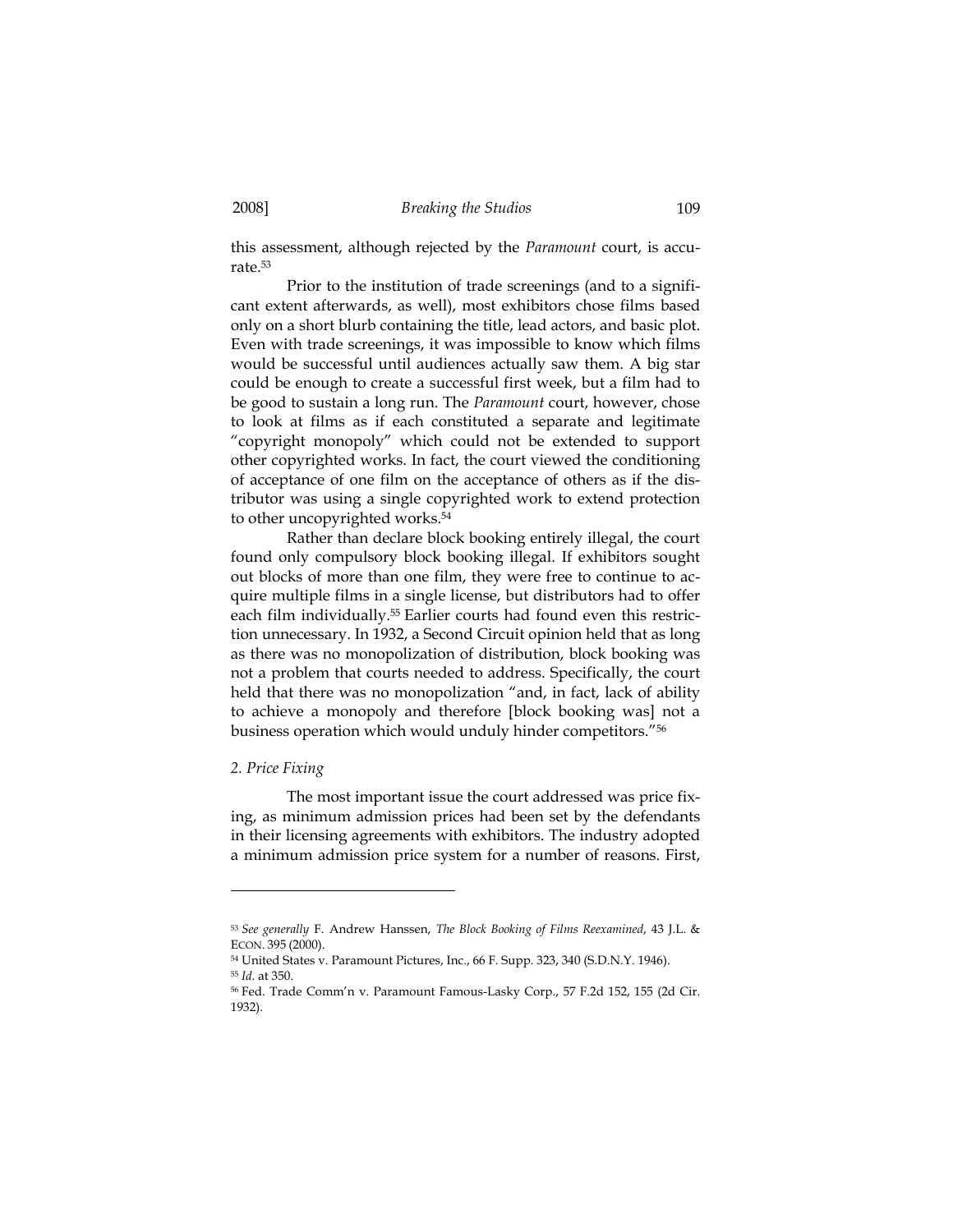where the rental fee paid by the exhibitor was to be a percentage of the revenue earned from screening the film, distributors had an interest in setting minimum admission fees because those fees directly determined how much money the distributor would receive. When asked why he cared how much an exhibitor charged, a Paramount vice-president in charge of distribution and sales explained, "Because the admission price that he charges determines the film rental that I can earn for my pictures."57 A second reason for predetermining admission price was that it ensured a differentiated pricing scale for first-run and subsequent-run theaters.

On its face, maintaining a differentiated pricing scale for first-run and subsequent-run theaters seems anticompetitive, but there were important reasons for this system of runs. A single black and white print could cost between \$150 and \$300, a Technicolor print between \$600 and \$800. Without a system of subsequent-runs, many theaters would not have been able to afford the price of the films. Because of the run system, distributors were able to rent films to subsequent-run theaters at a lower cost. In order to maintain this system of runs, it was necessary for there to be a differentiated price scale based on whether a theater was first-run or subsequent-run. The court addressed this issue when it looked at clearances, concluding that "[m]uch that has been said about clearance is applicable also to runs; the two are practically alike."58 A 1936 Note in the Columbia Law Review explained the relationship and its necessity: "[Minimum price stipulations] represent an effort, not only to maintain the level of prices, but also to assure stability, important for clearance. Schedules, set up for months in advance largely on the basis of comparative admission prices would be thrown out of gear by sudden price changes."59 The third reason for fixing admission price was that exhibitors demanded it. While courts had previously found the threat of antitrust to be vested in such exhibitors as possessed geographically diverse theater chains, the court in *Paramount* found that the defendants' acquiescence to a scheme of minimum admission price fixing was enough to make them part of the conspiracy to restrain trade.

<sup>57</sup> *Paramount*, 66 F.Supp. at 336. 58 *Id.* at 345.

<sup>59</sup> Note, *supra* note 35, at 649 n.80.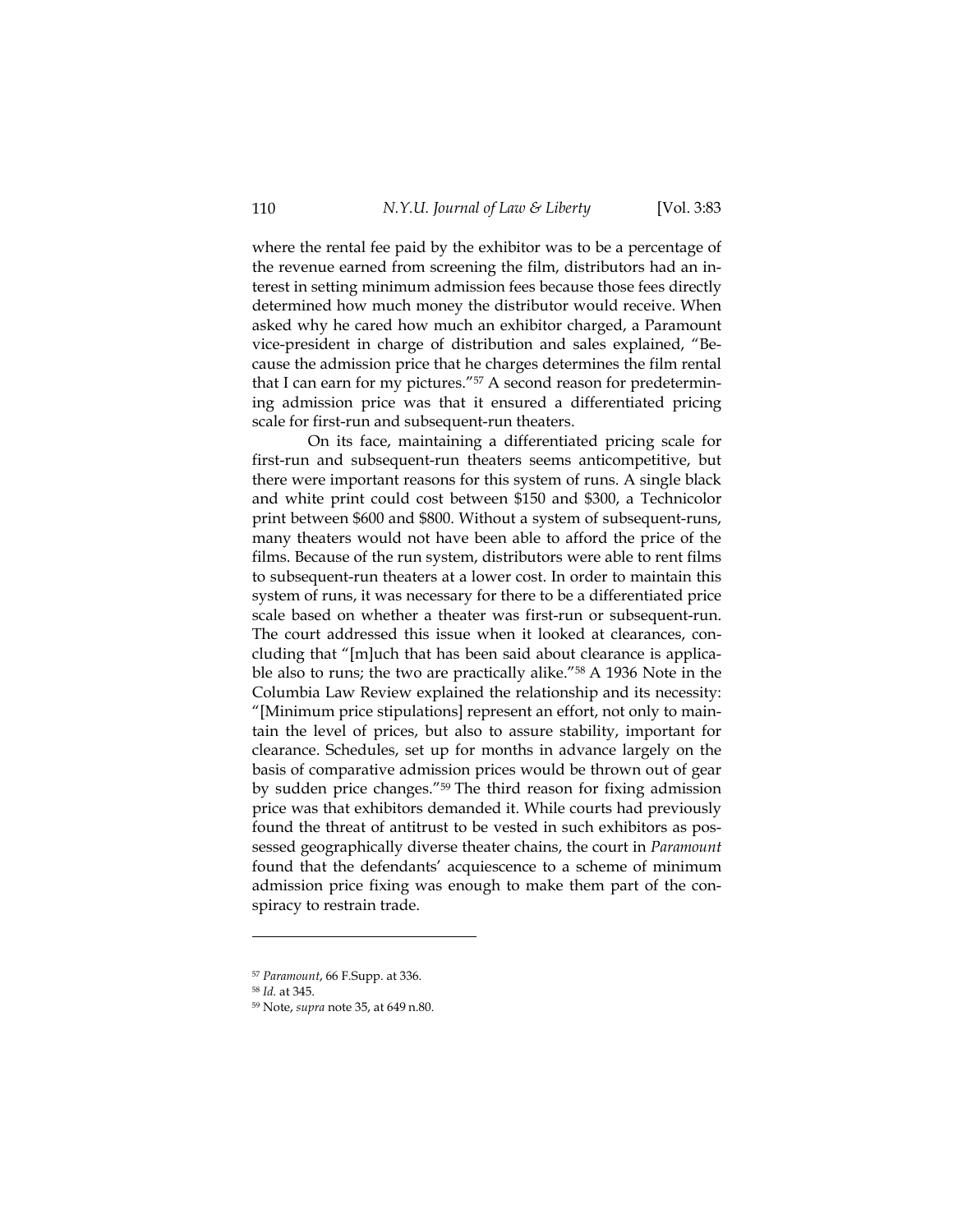In its consideration of price fixing, the court addressed the concern that copyright law might allow the defendants to set a minimum price for the screening of any films for which they were the copyright owners. In a number of earlier cases, courts had concluded that motion picture copyright owners were entitled to set a minimum price at which their films could be screened.60 Absent a showing of multiple copyright owners acting in concert with one another to deliberately fix prices, courts fairly consistently upheld minimum price clauses in license agreements. 61 The *Paramount*  court concluded that considerations of the rights granted by copyright were purely academic unless it could be shown that the particular copyrighted work was licensed to only one single party, rather than a whole host of exhibitors. 62 In so ruling, the court chose to find concerted action in the conduct of exhibitors where previous courts had restricted their concerns to the actions of copyright owners. The court conceded that each defendant could legitimately fix price for any films screened in its own theaters.

By ignoring precedent, the court was clearly able to demonstrate a vertical agreement that unreasonably restrained trade, embodied in the price-fixing licensing agreements between defendants and exhibitors, but agreement was noticeably absent in its finding of a horizontal agreement between defendants to fix minimum admission prices. In an earlier case against MGM, a federal court in Minnesota refused to find a violation of §1 of the Sherman Act "when the only fact alleged to show conspiracy was the unanimity of action of the defendant distributors."63 Here, the court instead relied on the idea that, "[t]he whole system presupposed a fixing of prices by all parties concerned in all competitive areas."64 The implication of this logic is that absent an agreement between all de-

<sup>60</sup> *See, e.g.*, Glass v. Hoblitzelle, 83 S.W.2d 796 (Tex. Civ. App. 1935); Shubert Theatre Players Co. v. Metro-Goldwyn-Mayer Dist. Corp. (D. Minn. 1936) (unreported), *cited in* Note, *supra* note 35, at 638, 646, 650; Sono Art World Wide Pictures v. Lando (County Ct., Allegheny County, Pa. 1931) (unreported), *cited in* Note, *supra* note 35, at 650.

<sup>61</sup> *See Glass*, 83 S.W.2d at 796; Shubert Theatre Players Co.; Sono Art World Wide Pictures.

<sup>62</sup> United States v. Paramount Pictures, Inc., 66 F. Supp. 323, 340 (S.D.N.Y. 1946).

<sup>63</sup> Note, *supra* note 35, at 651 n.88.

<sup>64</sup> *Paramount*, 66 F.Supp. at 336.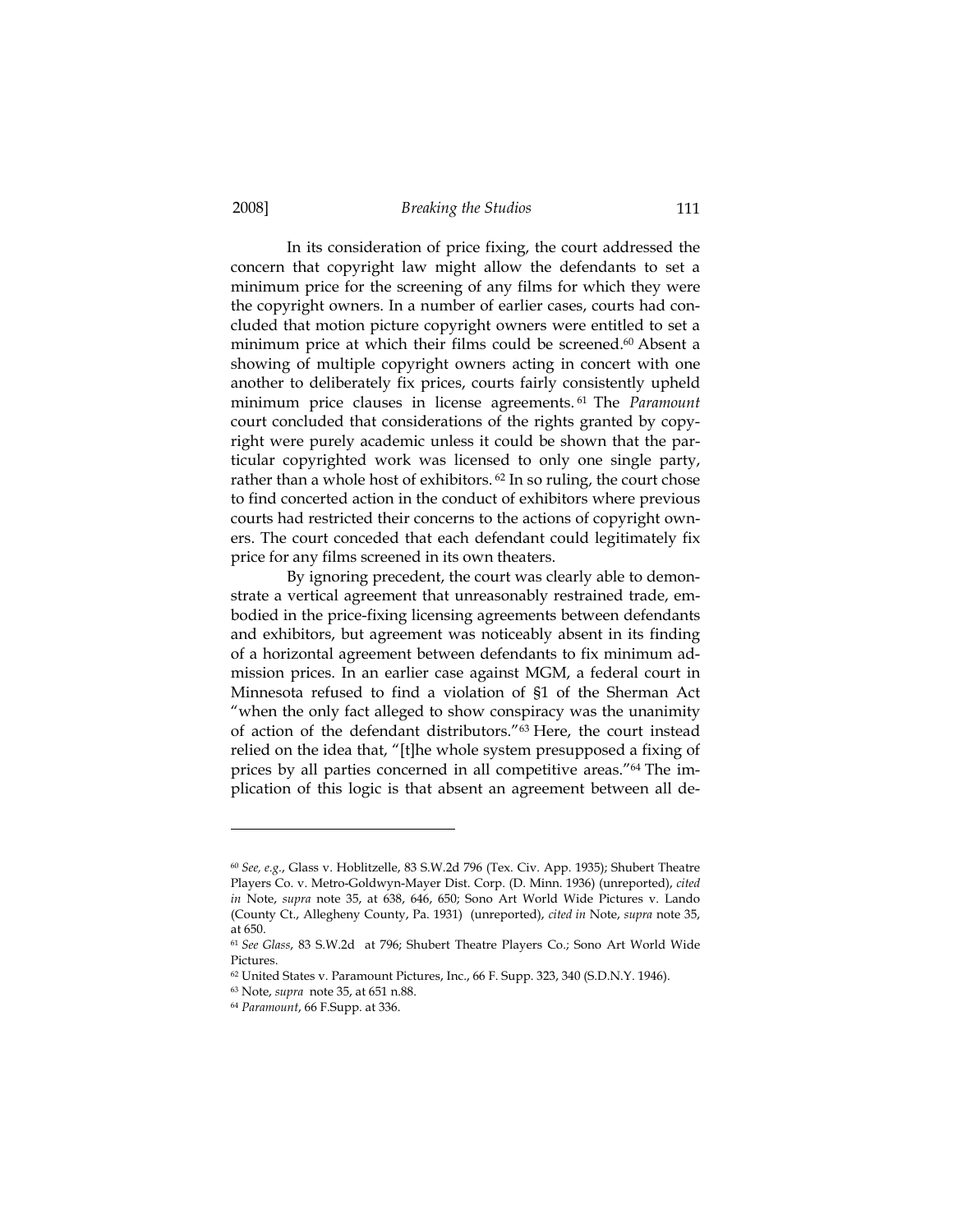fendants to set a minimum admission price, one or more of the defendants would have lowered its admission price, thereby attracting more consumers and forcing price competition. What this supposition ignores is the fact that each defendant was dealing in a wholly separate product. The court talked about individual copyrights as granting separate monopolies, but here chose to think of films as if they were no more distinct from one another than any other market for identical goods. This fails to address the fact that patrons of firstrun theaters were generally not driven by price, but by other factors surrounding the specific film they wanted to see. Moviegoers concerned with price had the option of waiting to see the film at a subsequent-run theater. So although any one exhibitor could have charged a lower price, it would not have guaranteed him a larger audience unless he had the more popular film, in which case he would not have needed to lower his price.

The court relied greatly on the uniformity of ticket prices to infer a horizontal agreement to fix prices. In doing this, the court seems to be ignoring its own finding that a price-fixing clause was included in nearly all licensing agreements and was generally determined by the exhibitor. The court seems to be confused by the fact that some defendants have operated as both exhibitors and distributors. Although there are contracts between the defendants with one acting in the role of exhibitor and the other in the role of distributor, there are no agreements in which both parties are exhibitors or both are distributors. This may seem like a trivial difference, but since the court has already found the vertical agreements to be standard contract terms, it is unpersuasive to then say that these standard terms are somehow more meaningful when found in a contract between two defendants.

Although the court successfully demonstrated a per se violation of §1 through the vertical agreements to fix minimum admission prices, it also attempted to show a horizontal agreement under §1 and an attempted monopolization of first-run theaters under §2. In addition to its inference of horizontal agreement based on the existence of the price-fixing clauses in contracts between the defendants, the court claimed that: "In effect, the distributor, by the fixing of minimum prices, attempts to give the prior-run exhibitors as near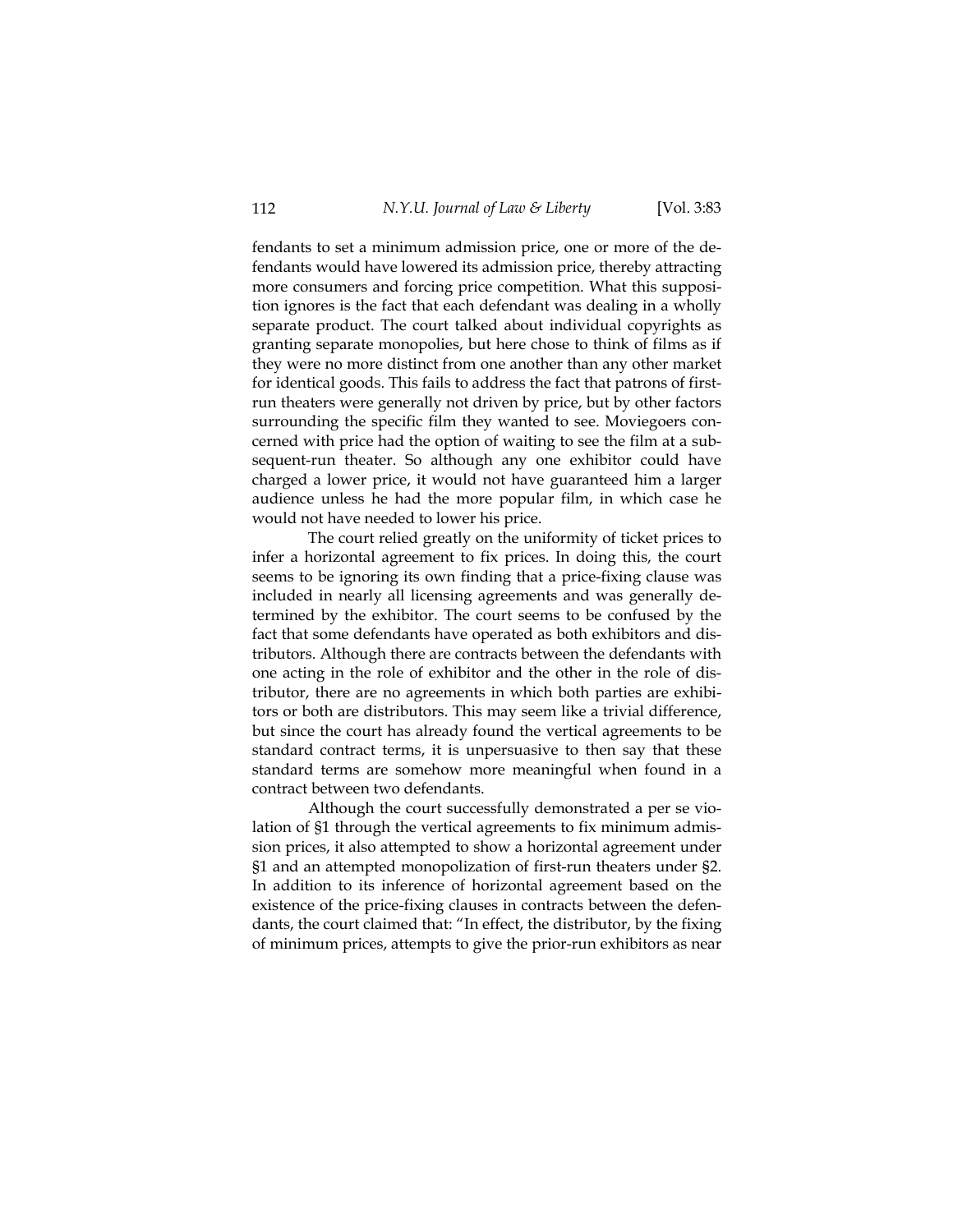a monopoly of the patronage as possible."65 This logic is counterintuitive. While the court could (and did) use other trade practices to demonstrate a §2 violation, fixing minimum admission price seems to do exactly the opposite of what the court is suggesting. If, as the court stated, moviegoers were ultimately driven by price, a fixed minimum admission price would tend to help the later-run theaters, who could screen the same film at a lower price. Instead, the court found that fixing prices drove consumers to see the film at a first-run theater, thus vesting a near monopoly over ticket sales in the owner of the first-run theater. The court did not elaborate on its reasoning and did not rely heavily on this finding, since it was already able to condemn the same behavior under two different theories of violating §1, but it still bears mentioning.

#### *3. Court's Remedy: Competitive Bidding System*

In an attempt to resolve most of the issues in one broad sweep, the court proposed a system of competitive bidding which, it claimed, would benefit exhibitors, distributors, and the general public. The premise of the bidding system was simple: "if two theatres are bidding and are fairly comparable the one offering the best terms shall receive the license."66 The court believed that by making all films freely available to the highest bidder, the temptation to abuse licenses and set unreasonable clearances and runs would be eliminated. The "administrative details" of such a system were left to be determined in a further opinion.<sup>67</sup>

Because of its reliance on an enforced competitive bidding system, the court only briefly addressed the problem of formula deals, master agreements, and franchises. The court quickly found formula deals to be an unreasonable restraint of trade because they allowed a geographically diverse theater chain to negotiate for a film to be screened in each of its theaters without allowing each individual theater's local competition a chance to outbid the chain. Such deals had long been rationalized as simply good business sense: "The circuit, prized as a large customer, gets first choice of

<sup>65</sup> *Id.* at 340.

<sup>&</sup>lt;sup>66</sup> *Id.* at 346.<br><sup>67</sup> United States v. Paramount Pictures, Inc., 70 F. Supp. 53 (S.D.N.Y. 1946) (consent decree contemplated by the earlier 1946 S.D.N.Y. ruling).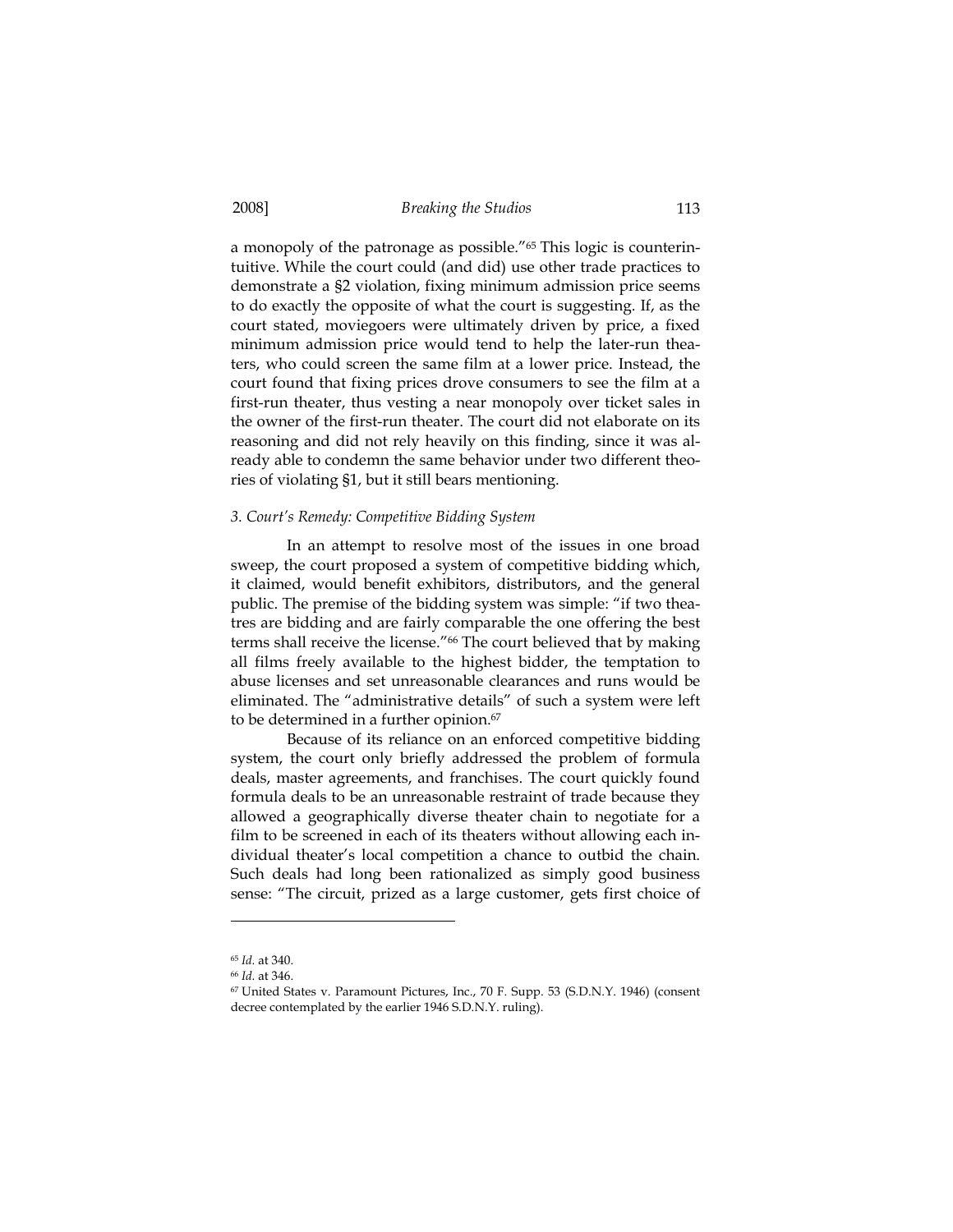pictures, even for those of its theatres which are inferior to their immediate competitors, by threatening to withdraw the patronage of its whole chain."68 Prior to the *Paramount* decision, small exhibitors had been unsuccessful with conspiracy claims under §1, since uniformity of action (created by multiple distributors responding to the same pressure from large theater chains) alone is not sufficient to show conspiracy. Franchises, which had been forbidden under the 1940 consent decree, were dispatched with equal speed, quickly found to be unreasonable restraints of trade because they covered periods of time greater than a single film season. Master agreements were dealt with in a single paragraph, determined to be "open to the same objection as formula deals."69 Rather than address any of these problems in a substantive way, the court reiterated its assertion that the problems would be solved by an enforced competitive bidding system that allowed each film to be licensed to the highest bidder on an individual basis.

In dealing with pooling agreements, the *Paramount* court looked only at theaters jointly owned or operated by more than one defendant to the exclusion of other, local competition. The court ostensibly declared such agreements to be per se violations of §1, though a fair amount of space was devoted to explaining why that was the case. The problem with pooling agreements, the court decided, was that their "effect is to ally two or more theatres of different ownership into a coalition for the nullification of competition between them and for their more effective competition against theatres not members of the 'pool'."70 The court's approach to pooling agreements, like its approach to much of the case, was confused by its inability to define the market being considered. In terms of local markets, the joining of multiple competitors would certainly create a local monopoly. The same would not be true of pooling agreements when considered on a larger scale, defining the market as theaters nationwide. Nevertheless, the court concluded that defendants should not be allowed to own theaters jointly under any circumstances, unless ownership was of a less than 5 percent interest in the theater.

<sup>&</sup>lt;sup>68</sup> Note, *supra* note 35, at 642 n.48.<br><sup>69</sup> United States v. Paramount Pictures, Inc., 66 F. Supp. 323, 347 (S.D.N.Y. 1946). <sup>70</sup> *Id.* at 351.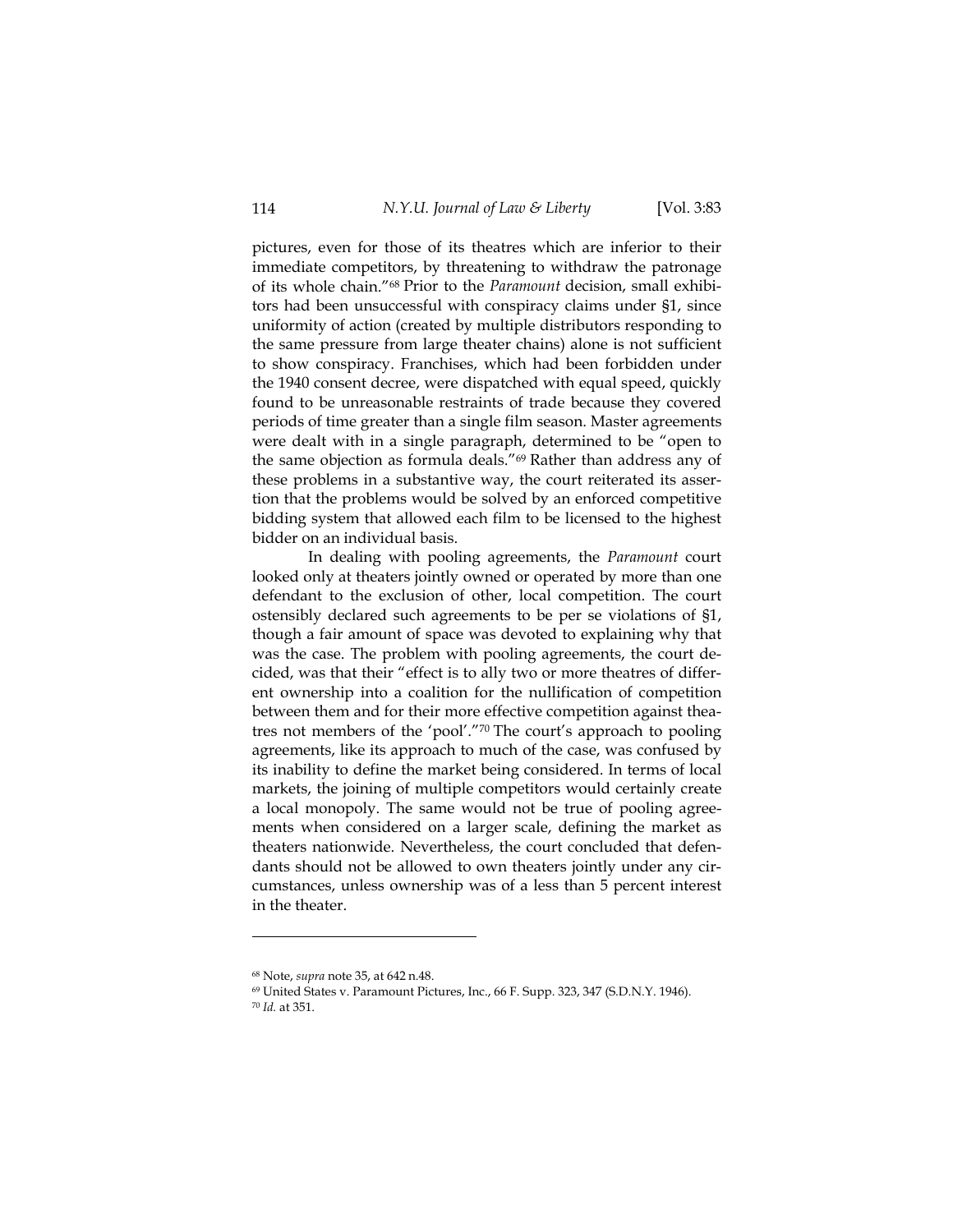While the court quickly disposed of pooling agreements as unreasonable restraints of trade in violation of §1 of the Sherman Act, it did not adopt the Justice Department's view that film distributors should be completely barred from owning theaters. Out of approximately 18,076 theaters in the United States, defendants' aggregated interests constituted 3,137 theaters, or 17.35 percent. Paramount owned the most theaters, with 1,395; Loew's and RKO owned the fewest, with 135 and 109 respectively. Considering these numbers, the court stated, "It is only in certain localities, and not in general, that an ownership even of first-run theatres approximating monopoly exists."71 Defining the market as first-run theaters in the United States, the court refused to view local monopolies as antitrust violations without specific evidence of anticompetitive conduct. The court found that, absent the restrictive trade practices which the *Paramount* case aimed to correct, there was competition among almost all theaters nationwide. Limiting its market to firstrun theaters in 92 cities with a population over 100,000, the court still found, "In about 91 percent of these cities there is competition in first runs between independents and some of the major defendants or among the major defendants themselves."72

Although the court found a high concentration of ownership of the vaguely defined "best" theaters and "best" films among the defendants, this did not translate into monopoly power. Defendants were ordered to withdraw from joint ownership of theaters and illegal pooling agreements, but were entitled to keep their individually owned theaters. The court sometimes seemed to be defining the relevant market as the "best" theaters and "best" films, without specifying what was meant by "best." "Best" could be defined broadly to encompass all first-run theaters or narrowly to include only the most financially successful films. The latter interpretation would be unduly harsh to those defendants who had achieved some merit of commercial success, since the commercial success of any particular film should not be linked to the potential anticompetitive actions of distributors or exhibitors involved in its marketing. As has been previously stated, it is impossible to know

<sup>71</sup> *Id.* at 353.

<sup>72</sup> *Id.* at 354.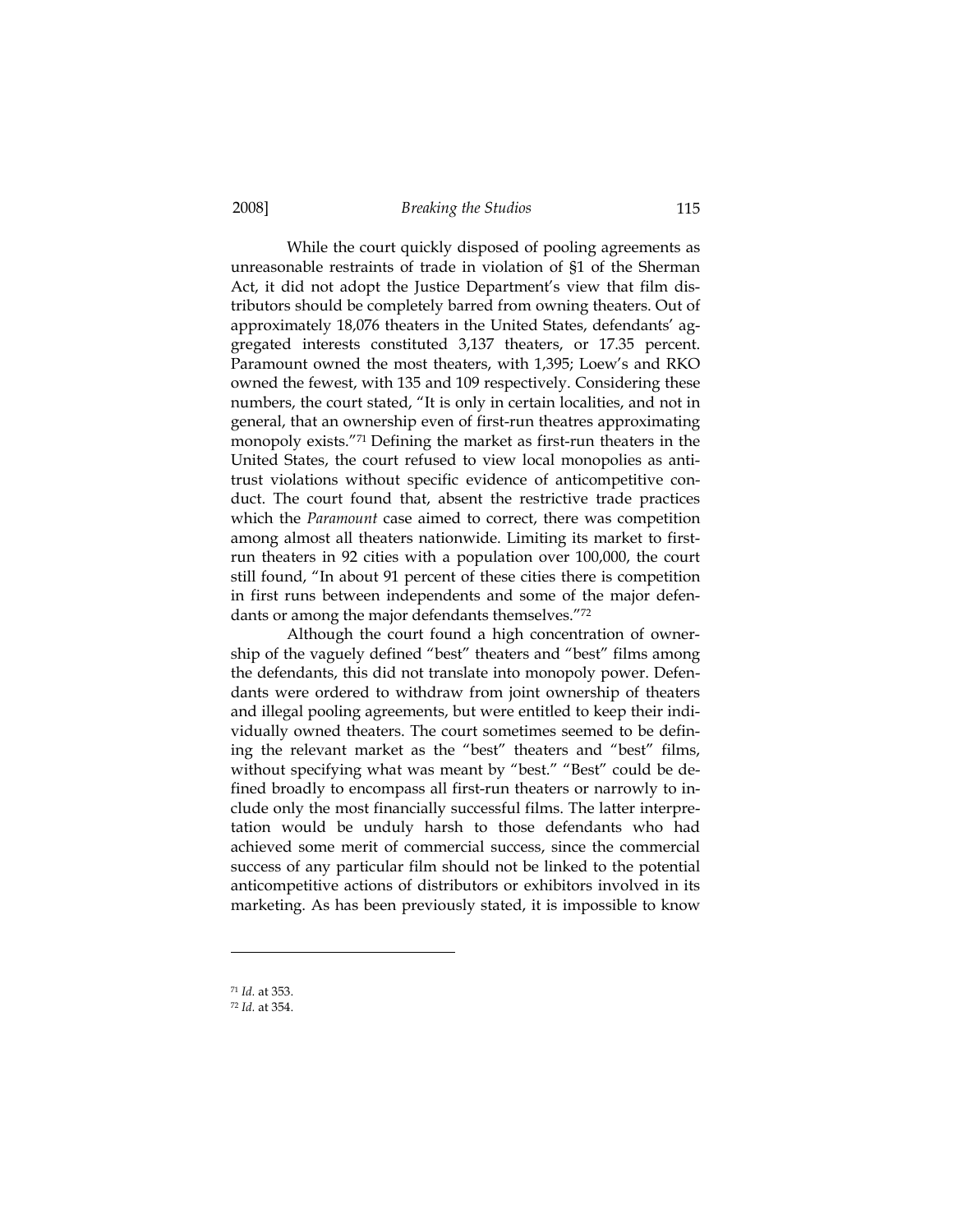whether a film will be commercially successful until audiences have seen the film and decided for themselves.

#### B. SUPREME COURT RULES

Although the lower court allowed the defendants to keep their theaters, the Supreme Court was not so generous. In a 7-1 opinion, the court ostensibly upheld the lower court's ruling, but ordered the case remanded to determine the appropriate outcome without using the New York court's system of enforced competitive bidding. The court acknowledged that, "the competitive bidding system was perhaps the central arch of the decree designed by the District Court," but still purported to be ruling in accordance with the lower court's views.73 Because the elimination of the competitive bidding system invalidated a significant portion of the lower court's ruling, the Supreme Court ordered the District Court to reconsider all aspects of the case on remand, rather than just the sections specifically mentioned in the Supreme Court opinion. In addition, the court not-so-subtly suggested that the remand should divest the defendants of their theater interests.74

The Supreme Court was able to find monopoly where the District Court concluded there was none. In part, the court did this by considering local monopolies, where the lower court would have left these to individual proceedings on a case by case basis. The court also redefined the relevant markets to consider first-run theaters in cities with a population over 100,000 as a single market, firstrun theaters in cities with a population between 25,000 and 100,000 as a single market, and first-run theaters in cities with a population under 25,000 as a single market. Using those numbers, the Supreme Court was able to find an urgent need to divest distributors of their theater holdings. Although the numbers themselves did not change, the Supreme Court was able to adjust its analysis of those numbers in such a way that it was able to dismiss competition as insubstantial.

<sup>73</sup> United States v. Paramount Pictures, Inc., 334 U.S. 131, 166 (1948). <sup>74</sup> *Id.* at 175.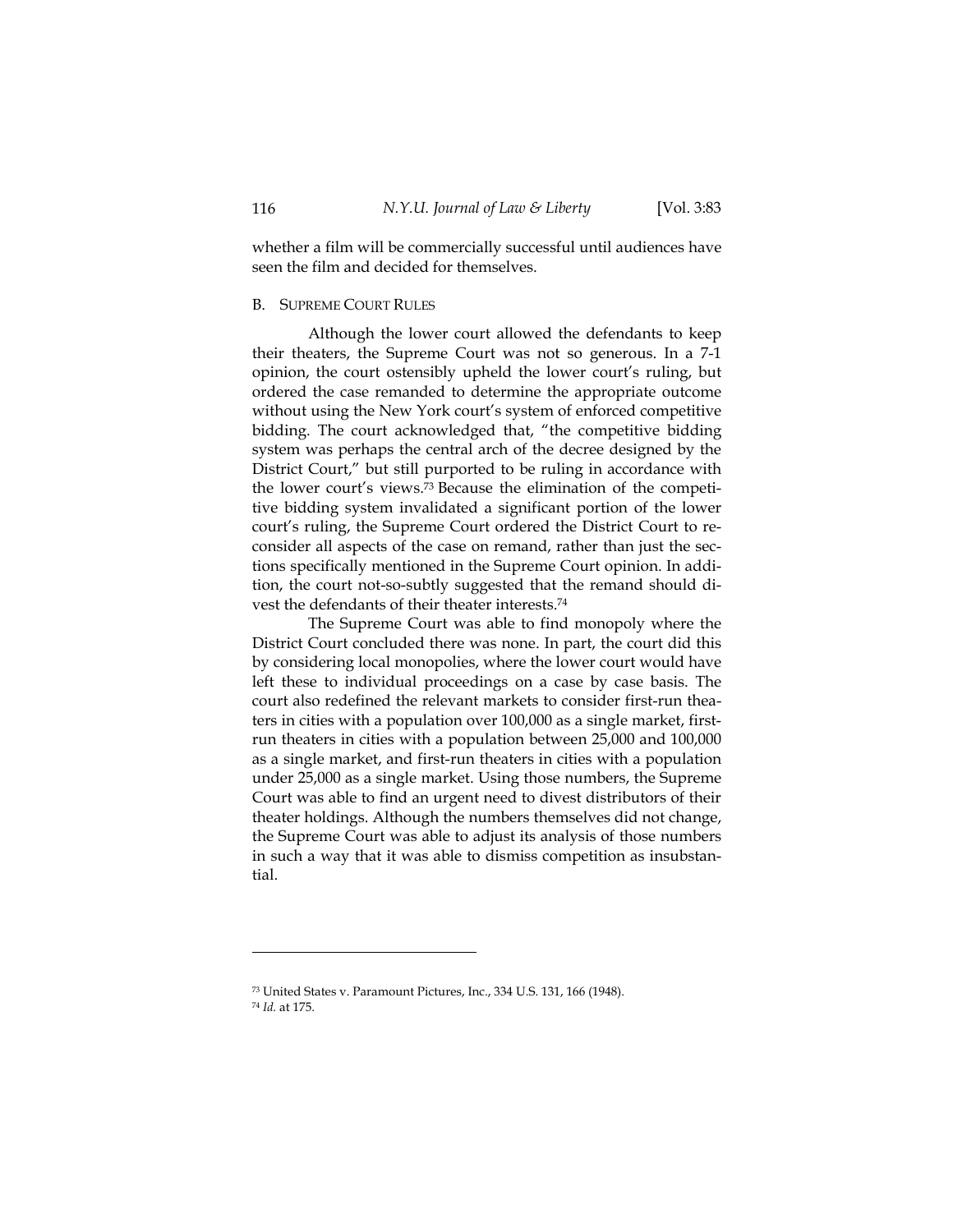# C. REMAND

On remand, the lower court, though clearly upset about the rejection of its proposed competitive bidding system, complied with the Supreme Court's order to divest distributors of their theater holdings. The District Court revisited all the issues of the case, frequently noting that although a competitive bidding system would have solved many of the problems, the Supreme Court had ruled against such a system. Suddenly, the court found itself backpedaling on many of its former statements, reconsidering the implications of numbers it had previously dismissed as unable to constitute a monopoly. This was partly accomplished by dismissing competition in cities where "the position of one defendant was so dominant relative to the others that competition between them was unsubstantial."75 The court also refused to consider any theaters in New York because those theaters, generally the flagship theaters of the *Paramount* defendants, were not in competition with respect to their source of films.<sup>76</sup> Because these theaters were often the flagship theaters, they primarily screened films produced by their affiliated studio.

When the court still found competing theaters in a particular city, it determined that there was no real competition between the defendants because each theater relied predominantly on a different source of films. Although the court was ostensibly considering a nationwide market, each city was considered on an individual basis. Each separate city, even cities with competition between various theaters, was then found to lack competition, prompting the general conclusion of a nationwide lack of competition. No court had ever denied that each defendant was entitled to screen its own pictures in its own theater. To then hold that such action negated even the appearance of competition in a local market would be illogical. The conclusion was also incorrect because it ignored the fact that even absent any division of film suppliers, clearances would have prevented two theaters in direct competition with each other from showing the same film at the same time.

<sup>75</sup> United States v. Paramount Pictures, Inc., 85 F. Supp. 881, 892 (S.D.N.Y. 1949). <sup>76</sup> *Id.*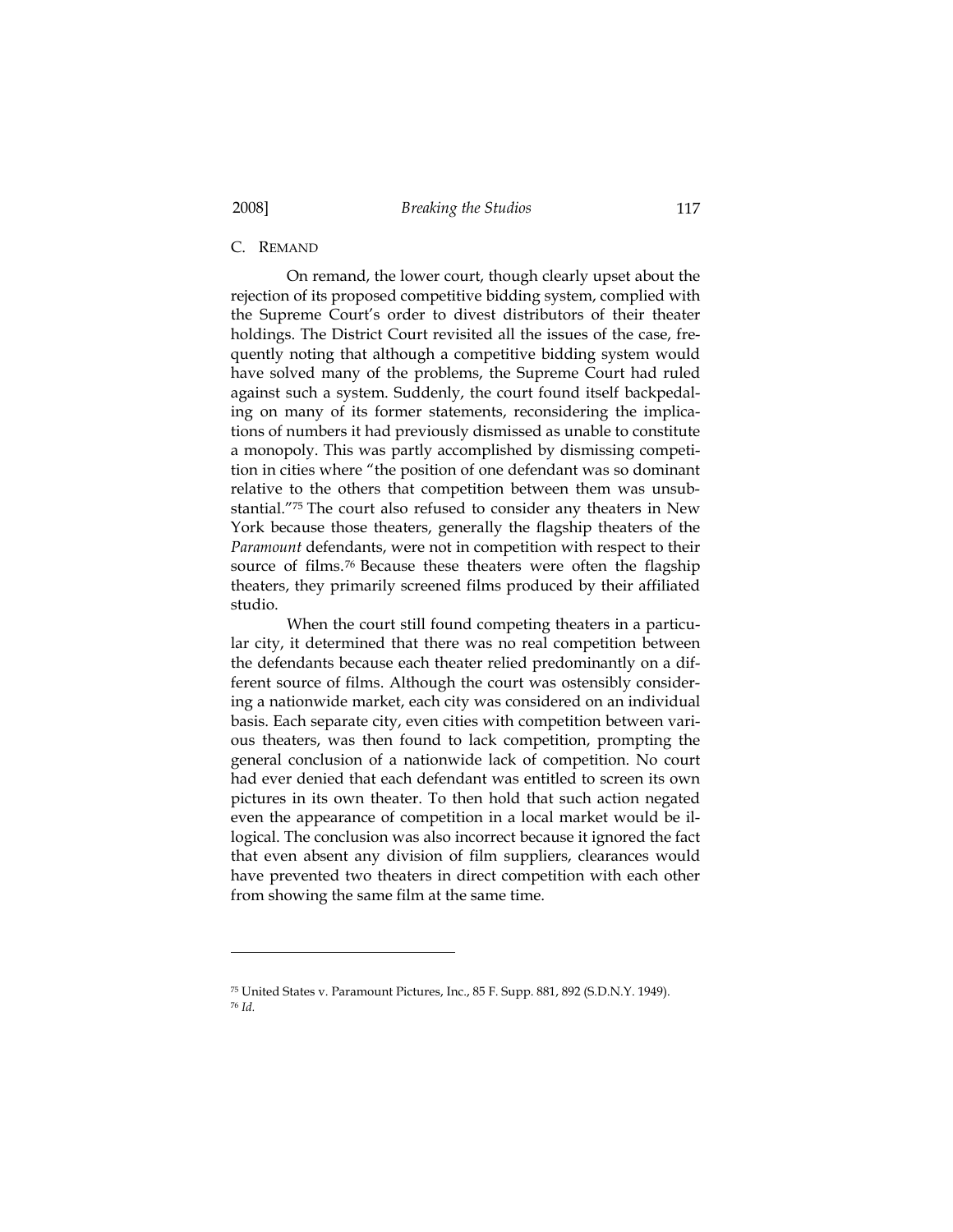Even with its readjusted numbers, the court still found competition between the defendants themselves and between defendants and independents, but was determined to find a justification for divesting the defendants of their theaters holdings. In order to do so, the court concluded from the geographic diversity of each of the defendants that there had been an organized plan to divide up the country so that no defendant would be in substantial competition with any other defendant.<sup>77</sup> Most defendants had acquired their theater holding by purchasing pre-existing regional theater chains. Although it appeared to the court that the defendants had agreed to divide the nationwide theater market on geographic lines, this apparent effect was instead a result of each defendant gaining dominance in a particular geographic region by purchasing an already dominant theater chain in that region.

After years of appeals, the movie industry finally surrendered to the court ordered "divorcement" of distribution from exhibition. While other studios attempted to negotiate a new consent decree with the Department of Justice, RKO, under the leadership of Howard Hughes, quickly agreed to divest itself of its theater holdings. By far the weakest of the *Paramount* defendants, with only 109 theaters, RKO had less to lose than its competitors. Paramount was the next to capitulate to the demands of the Department of Justice and agreed to divest itself of its massive theater holdings in February of 1949. The remaining studios were less eager to comply. Although the Supreme Court had ordered production and exhibition divided, no court had found vertical integration alone to be per se illegal. Loew's did not want to lose its control over MGM and Twentieth Century-Fox and Warner Brothers agreed that they would not give up without a fight. They did fight, but ultimately all of the *Paramount* defendants would surrender to the will of the Department of Justice.

#### **III. THE AFTERMATH**

If the goals of antitrust law are to increase competition, increase output, improve quality, decrease price, and generally improve the condition of the market for consumers, the *Paramount* de-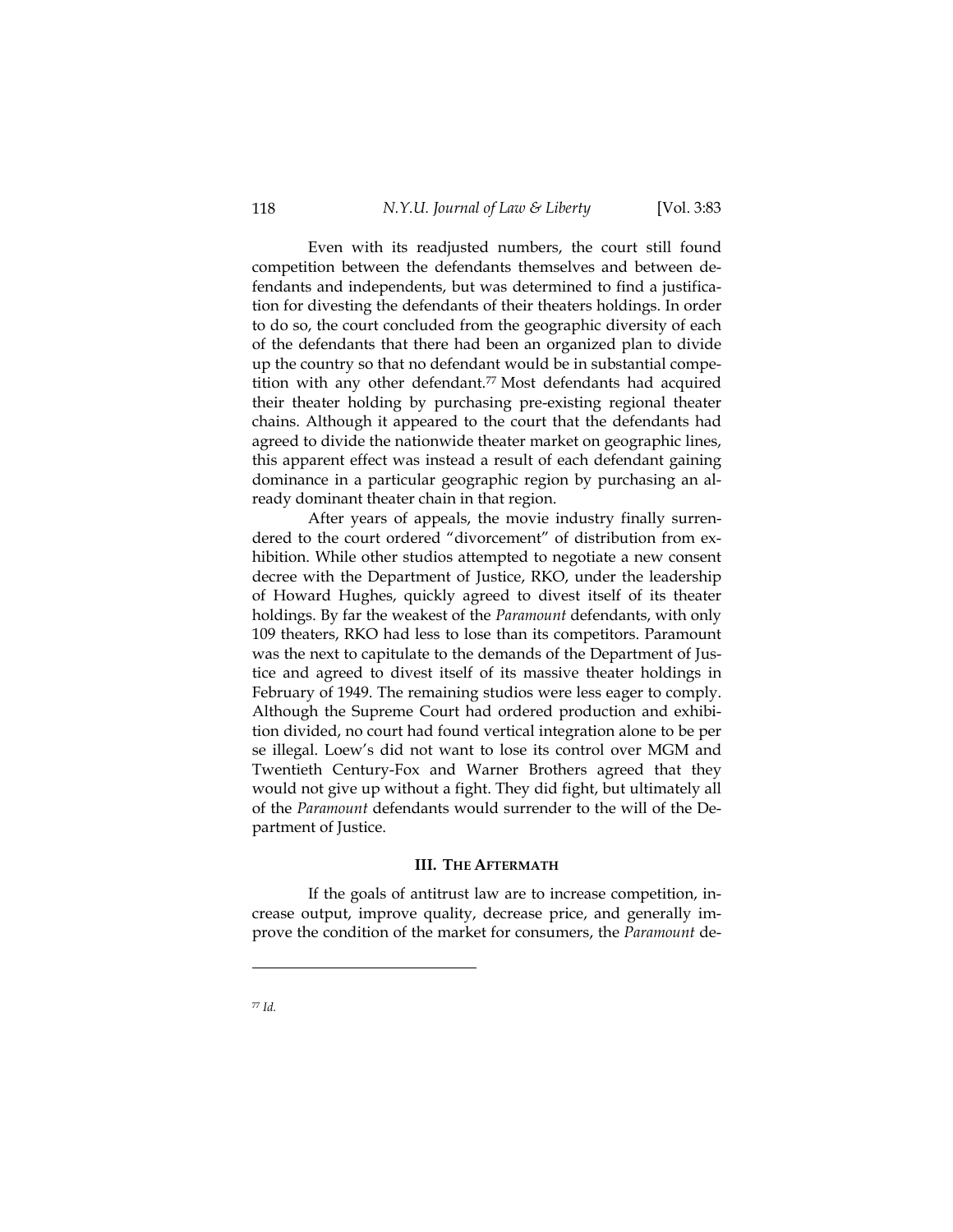cision managed to accomplish the exact opposite of its intended goals. By 1960, over 5,000 theaters across the country had closed, the number of films produced had declined sharply, and ticket prices continued to rise. Over time, theaters would also decrease the size of their screens while increasing their audience capacity. Drivein theaters, able to serve up to 2,500 cars at a time, flourished despite their poor quality picture and sound. Where once each studio was producing upwards of 60 films a year, with Hollywood averaging about 750 films a year in the 1930s, that number was closer to 300 in the 1950s and has continued to decline. Theaters are no longer designated as first-run and subsequent-run, and as a result audiences now pay the same price on the opening day of a film and the last day of its theatrical run.78

The film industry has always been driven by the box office, with production and distribution scaled to fit the revenue derived from exhibition. A 1947 look at the financial organization of the industry estimated that theaters took in 11 cents of profit for every dollar spent at the box office, while the studios themselves only averaged 2 cents of profit on the dollar.<sup>79</sup> Although the public perceived Hollywood as the studios and their productions, nearly all of the money in the industry was centered around exhibition, with production running a distant second, and distribution involving the smallest flow of money. According to one estimate, "More than half the pictures that are produced fail to earn rentals sufficient to recover their production and marketing costs."80 In 1967, the number of films produced that didn't earn enough money to justify their production was estimated at 75 percent.81

<sup>78</sup> Though some theaters do still provide second run screenings at lower prices, most do not. The number of second run theaters still in existence is estimated to be under 200 (fewer than 700 screens), as compared to the number of first run theaters which is closer to 40,000 screens. *See* Cinema Treasures, *Movies (Second Run)*, http://cinematreasures.org/function/36/ (last visited Jan. 18, 2008); Andy Serwer, *Movie Theaters: Extreme Makeover*, FORTUNE, May 23, 2006, http://money.cnn.com/2006/05/19/magazines/fortune/theater\_futureof\_fortune/ (last visited Jan. 18, 2008).

<sup>79</sup> Floyd B. Odlum, *Financial Organization of the Motion Picture Industry*, 254 ANNALS AM. ACAD. POL. & SOC. SCI. 18, 18-21 (1947).

<sup>80</sup> Michael Conant, *The Paramount Decrees Reconsidered*, 44 LAW & CONTEMP. PROBS. 79, 82 (1981).

<sup>81</sup> *Id.*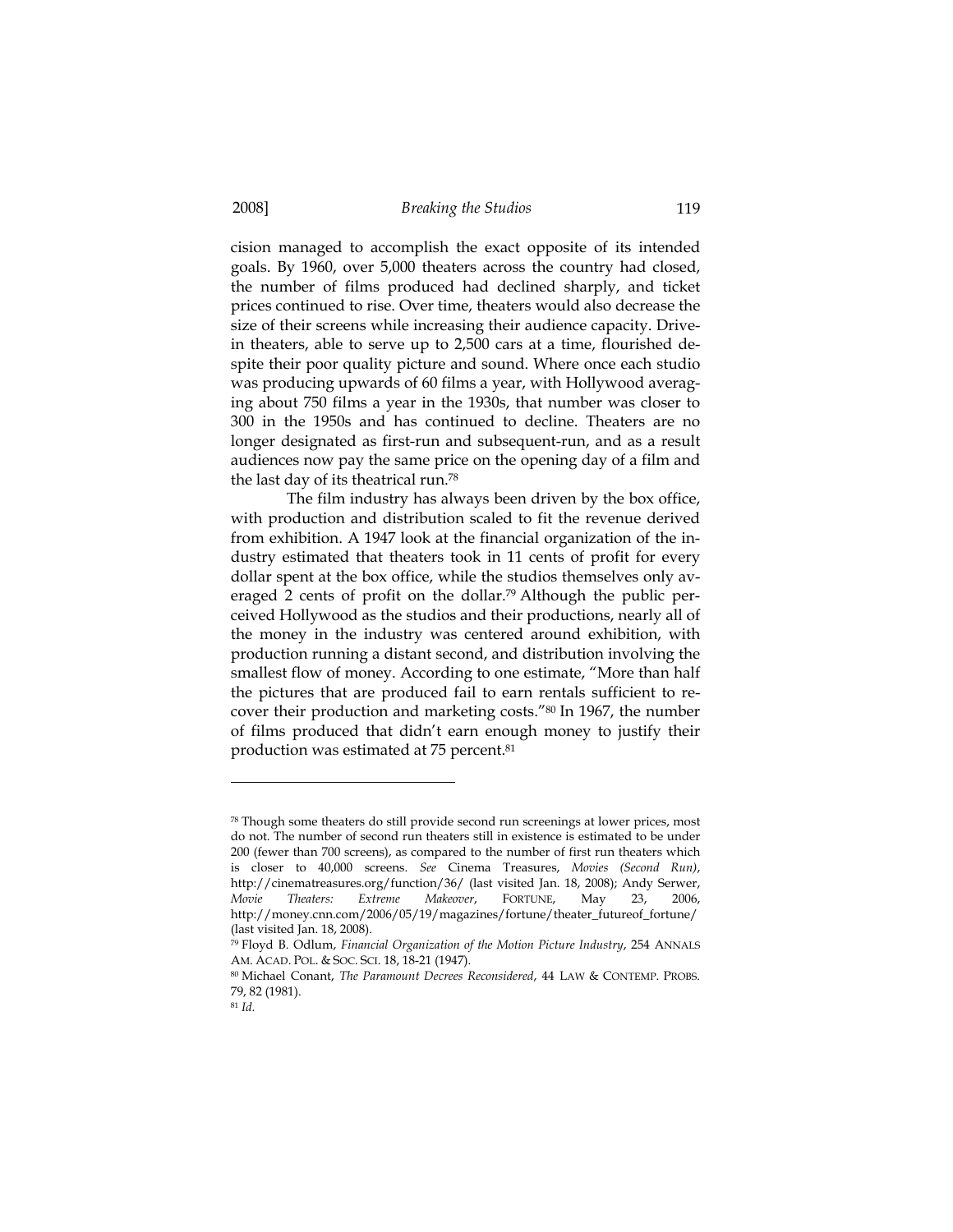After the *Paramount* decision, the financial structure of the industry did not change, but the divorcement of producerdistributors from their theaters removed the studios' safety net of guaranteed access to box office revenues and led to a decline in innovation, risk-taking, and overall quality of films. One film writer explained, "With no guarantee of exhibition, fewer movies could be made…. The 1950s was a time of bust: of caution."82 Desperate to attract viewers, producers resorted to gimmicks like Cinemascope, Cinerama, and 3-D movies, but even such gimmicks only had fleeting appeal. A 1957 MGM film, *Silk Stockings*, featured Fred Astaire and Janis Paige in a satirical musical number that poked fun at the desperation of producers: "Today to get the public to attend a picture show, it's not enough to advertise a famous star they know. If you want to get the crowds to come around you've got to have glorious Technicolor, breathtaking Cinemascope and stereophonic sound."83 Many studios further attempted to eliminate production risk by using only big stars and big budgets, the result of which was the production of even fewer films since money allocated for multiple films was instead spent on one big-budget spectacle.84

In 1952, the Supreme Court overturned its decision in *Mutual Film Commission* and found that motion pictures were entitled to first amendment protection. In *Joseph Burstyn v. Wilson*, the Supreme Court reversed nearly forty years of precedent which had relegated motion pictures to the same category as "the theatre, the circus, and all other shows and spectacles" which could be regulated under the police power without regard for freedom of expression.85 In *Burstyn*, the court held that motion pictures were indeed entitled to first amendment protection, and that there could be no censorship of films on the grounds that censors felt them to be "sacrilegious" since religions did not need state protection from views they found distasteful.86 This decision allowed Roberto Rosselini's *The Miracle (1948)*, the story of a pregnant peasant woman who believes herself to be the Virgin Mary, to be screened in New York

<sup>82</sup> ETHAN MORDDEN, THE HOLLYWOOD STUDIOS: HOUSE STYLE IN THE GOLDEN AGE OF THE MOVIES 368 (1988). 83 SILK STOCKINGS (MGM 1957).

<sup>84</sup> Conant, *supra* note 80, at 82-83. 85 Mut. Film Comm'n v. Indus. Comm'n of Ohio, 236 U.S. 230, 243 (1915).

<sup>86</sup>Joseph Burstyn, Inc. v. Wilson, 343 U.S. 495 (1952).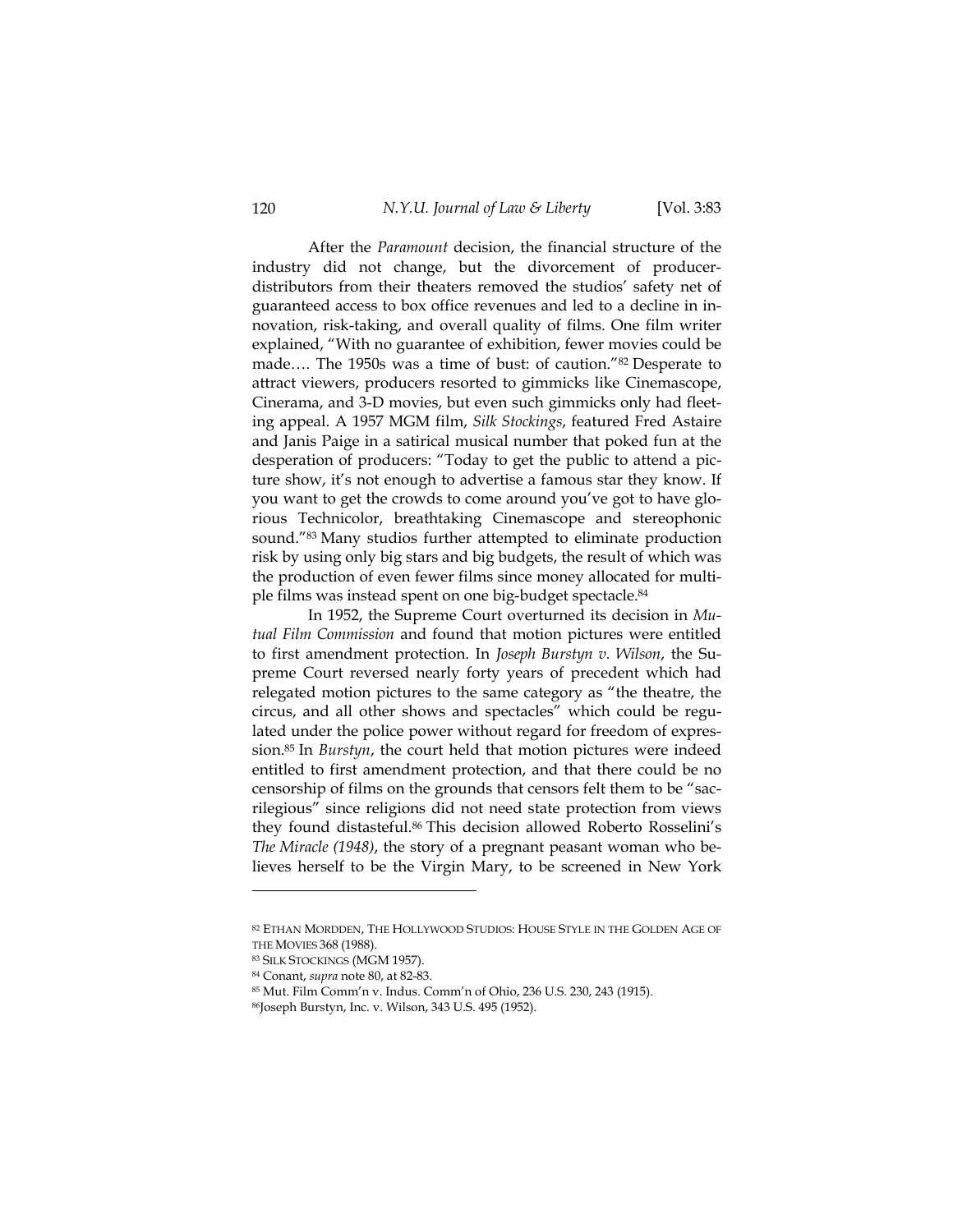over the objections of the New York State Board of Regents and the Catholic Church. The Hays Code, hurt by FTC rulings and floundering after this restriction on state censorship boards took away its previous raison d'etre, was replaced in 1956 with the watered-down version that would become the butt of many jokes, and later eliminated entirely.

In addition to the new costs of operating under the *Paramount* decrees, film attendance continued to decline and producers faced the extra burden of competing with a growing television industry. According to the U.S. Census Bureau, attendance at movie theaters (excluding drive-in theaters) was approximately 3,352 million in 1948, falling to 1,011 million in 1958, and only 553 million in 1967.87 In 1946, the average American saw 28 movies a year, as compared to 5 movies a year in 2005.88 Although producers continued to extol the virtue of film over television, emphasized by gimmicks like wider aspect ratios, stereophonic sound far superior to the monophonic sound of television, and Technicolor, potential moviegoers were seduced by the low cost and greater convenience of television. With time, television was even able to match most of the technological feats that had given film an edge of superiority.

Although no court had ever found a monopoly in production, many economists were willing to view an increase in competition on the production end as a victory for antitrust law, despite the lack of increased competition in distribution and exhibition. Economist Michael Conant notes, "In 1970 [the seven former Paramount defendants] released 76 percent of the films that earned \$1 million or more in rentals, and in 1978 they released 89 percent of these successful films."89 However, Conant takes comfort in the fact that there is more competition among film producers than there was prior to the *Paramount* decision. In addition, he notes that "in a freer market, the minor distributors, who had never been part of the illegal exhibition cartel that dictated first-run theater priorities, became equal competitors with the four surviving majors."90 It seems like small comfort to conclude that the *Paramount* decision created

<sup>87</sup> Conant, *supra* note 80, at 79.

<sup>88</sup> Serwer, *supra* note 78. 89 *Conant*, *supra* note 80, at 90.

<sup>90</sup> *Id.* at 92.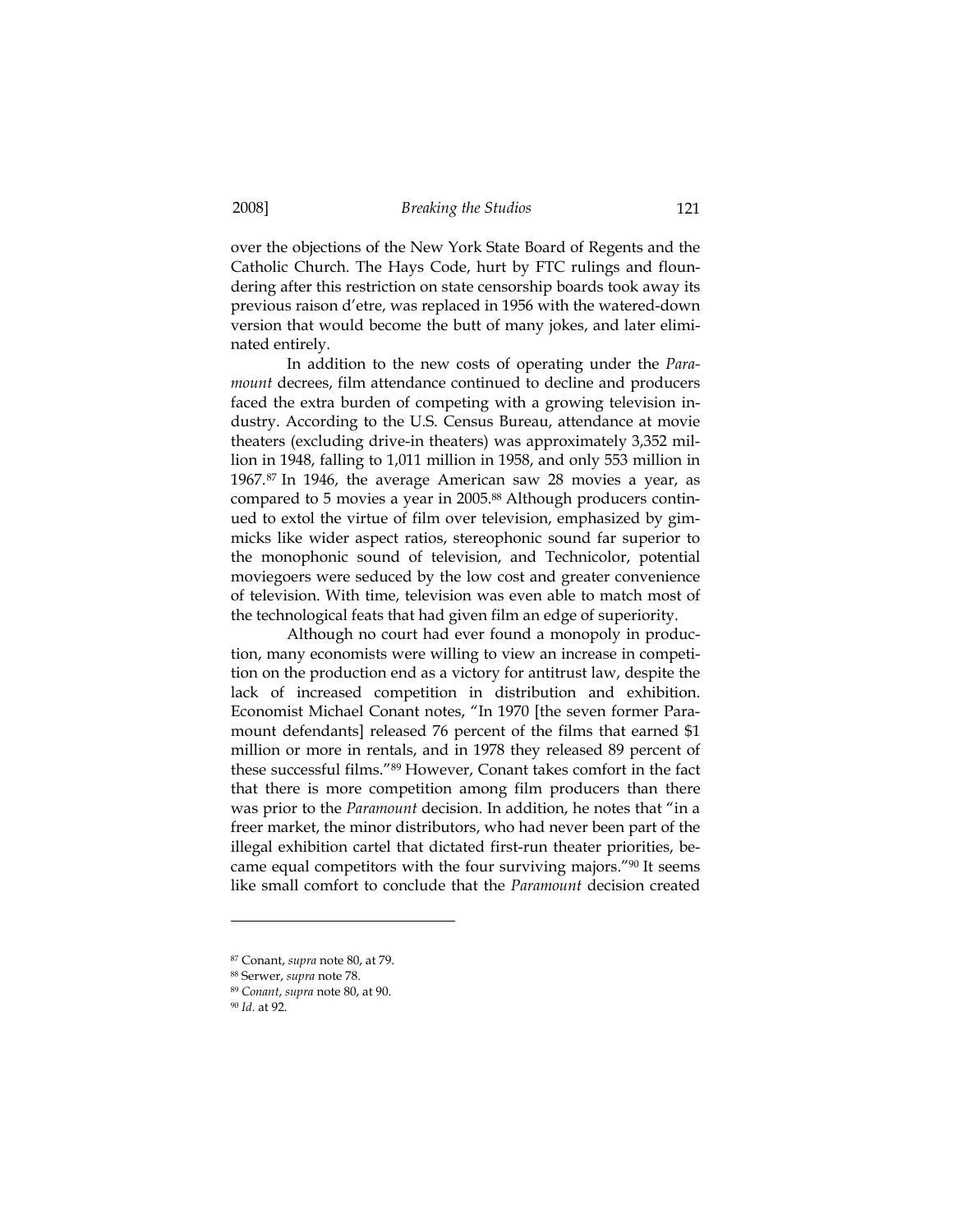more competition between the defendants themselves, rather than any potential new entrants into the market.

In the 1980s, the *Paramount* case, dormant since 1950, was revisited. In a complete reversal of its original holding, the New York District Court allowed Loew's, which had restricted itself exclusively to exhibition, to produce and distribute films as long as it did not screen any of its own films.<sup>91</sup> The court noted that much had changed in the film industry since the last time it visited the *Paramount* decision: television, home video, and the growth of national theater chains, unrestricted by the consent decrees that hampered the *Paramount* defendants, to name but a few new developments.<sup>92</sup> A 1982 Note in the Fordham Law Review described the contemporary motion picture industry in words that could have been lifted straight from the original *Paramount* opinion: "[E]xhibitors have been required to obligate themselves contractually prior to film completion, and to make non-refundable payments on film rentals. Moreover, film distributors without established reputations, known in the industry as 'independents,' are often precluded from licensing films to the more desirable movie theaters because the major distributors book those theaters months in advance through blind bidding."93

Antitrust law intervened to remove industry leaders from power in 1948, yet the structure of the industry was such that new leaders soon rose to take their place. The barriers to entry for film production have continued to drop with the introduction of new technology that allows filmmakers to produce high quality films at lower prices, but the barriers to entry for film distribution and exhibition remain unchanged. An independent producer may be able to get his film made, but without connections to a distributor, he will have a hard time getting his film screened. As long as there are national theater chains which deal with large distribution companies, this will always be the case. Whether the studios themselves retained control over the pipeline to theaters or, as has happened in the aftermath of *Paramount*, exhibitors became wholly independent,

<sup>91</sup> United States v. Paramount Pictures,1980-2 Trade Cas. (CCH) P63, 553. <sup>92</sup> *Id.*

<sup>93</sup> Mary Elizabeth Kilgannon, Note, *Motion Picture Licensing Acts: An Analysis of the Constitutionality of Their Provisions*, 51 FORDHAM L. REV. 293, 294 (1982).